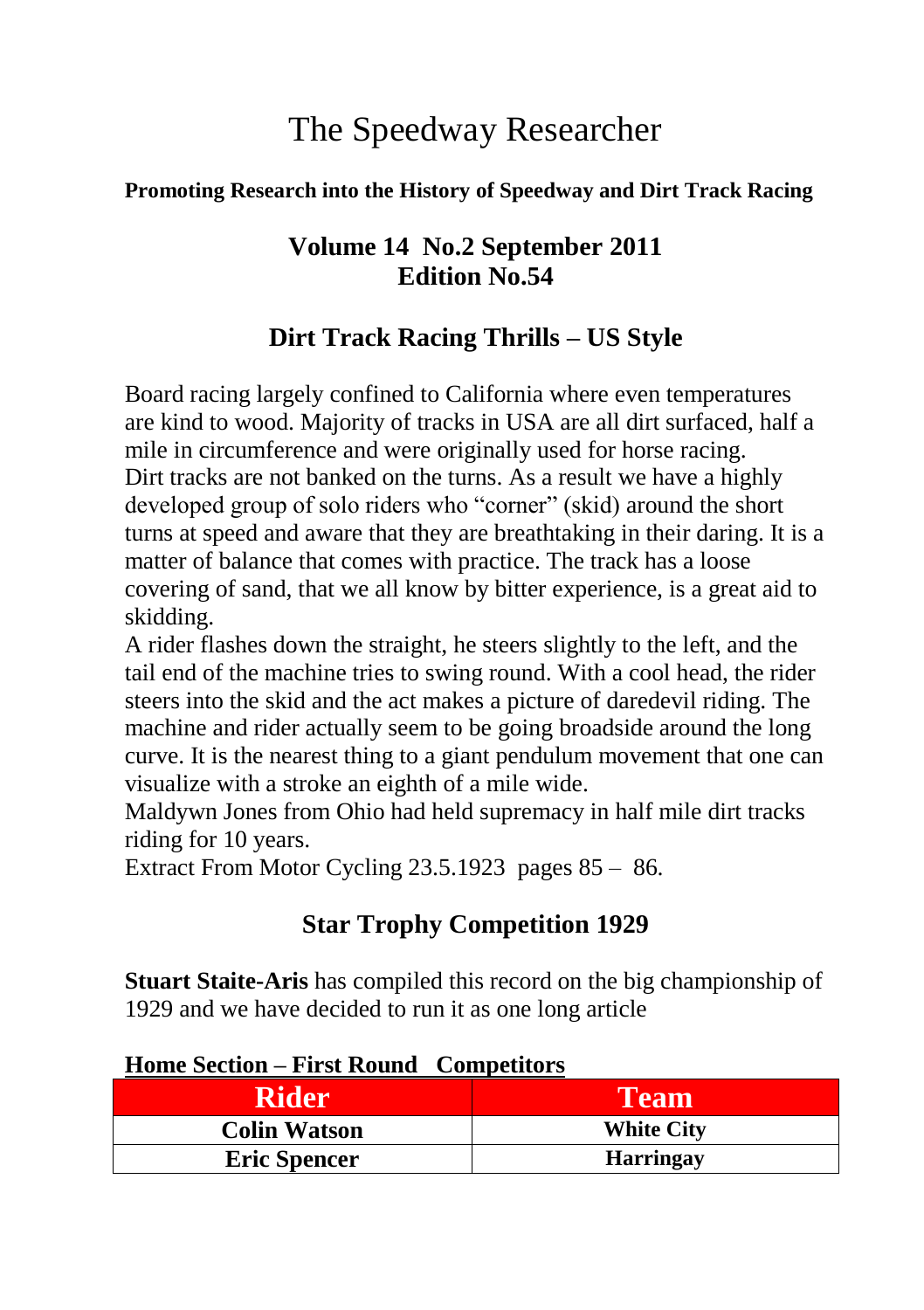| <b>Jim Kempster</b>   | Wimbledon              |
|-----------------------|------------------------|
| <b>Buster Frogley</b> | Wembley                |
| <b>Ivor Creek</b>     | <b>West Ham</b>        |
| <b>Tommy Croombs</b>  | Lea Bridge             |
| <b>Jack Parker</b>    | Coventry               |
| <b>Jimmy Hayes</b>    | Southampton            |
| <b>Gus Kuhn</b>       | <b>Stamford Bridge</b> |
| <b>Roger Frogley</b>  | <b>Crystal Palace</b>  |
| - - -                 | ~ -                    |

#### **1. Colin Watson v Eric Spencer – Colin Watson won 2-1 Saturday July 5th – White City**

**Heat 1 1st Eric Spencer 2nd Colin Watson Time 84.2 secs**

Eric Spencer from the inside took the lead and although not as fast as usual he was still able to hold his own on the straights but unusually for him he strayed from the white line far enough for Colin Watson to come through on the inside of the fourth turn. Colin not being a white line specialist drifted off line himself on the next corner and Spencer regained the lead. On the first corner of the last lap Spencer handed back the lead to Watson only for Colin to go on and take the last corner very wide and he ended up finishing several lengths behind the white line riding Spencer.

**Heat 2 1st Colin Watson 2nd Eric Spencer Time 83.4 secs**

Colin Watson drawn on the inside led from start to finish. Although Watson rode his usual wide line Spencer again lacked his usual speed and was unable to catch his opponent

Heat 3  $1<sup>st</sup>$  Colin Watson  $2<sup>nd</sup>$  Eric Spencer (fell) Time 87.2 secs Colin Watson again drew the inside start and it was a very tired Eric Spencer who lined up alongside him. Watson soon held a lead of several lengths and with his Harley Davidson Peashooter travelling at least as fast as Spencer's machine he was assured of victory when Spencer swerved onto the centre green. Spencer's machine almost stopped and he finally fell off near the pits.

#### **Saturday August 10th Harringay – Eric Spencer won 2-0 Heat 1 1st Eric Spencer 2nd Colin Watson Time 72.9 secs**

Eric Spencer had the inside gate and was on the faster machinery. Watson deliberately held back from the start in an attempt to gain the inside line around the first turn. However as Spencer slid out wide Watson found he didn't have the necessary speed and Spencer led the way up the back straight and from that point on he never looked like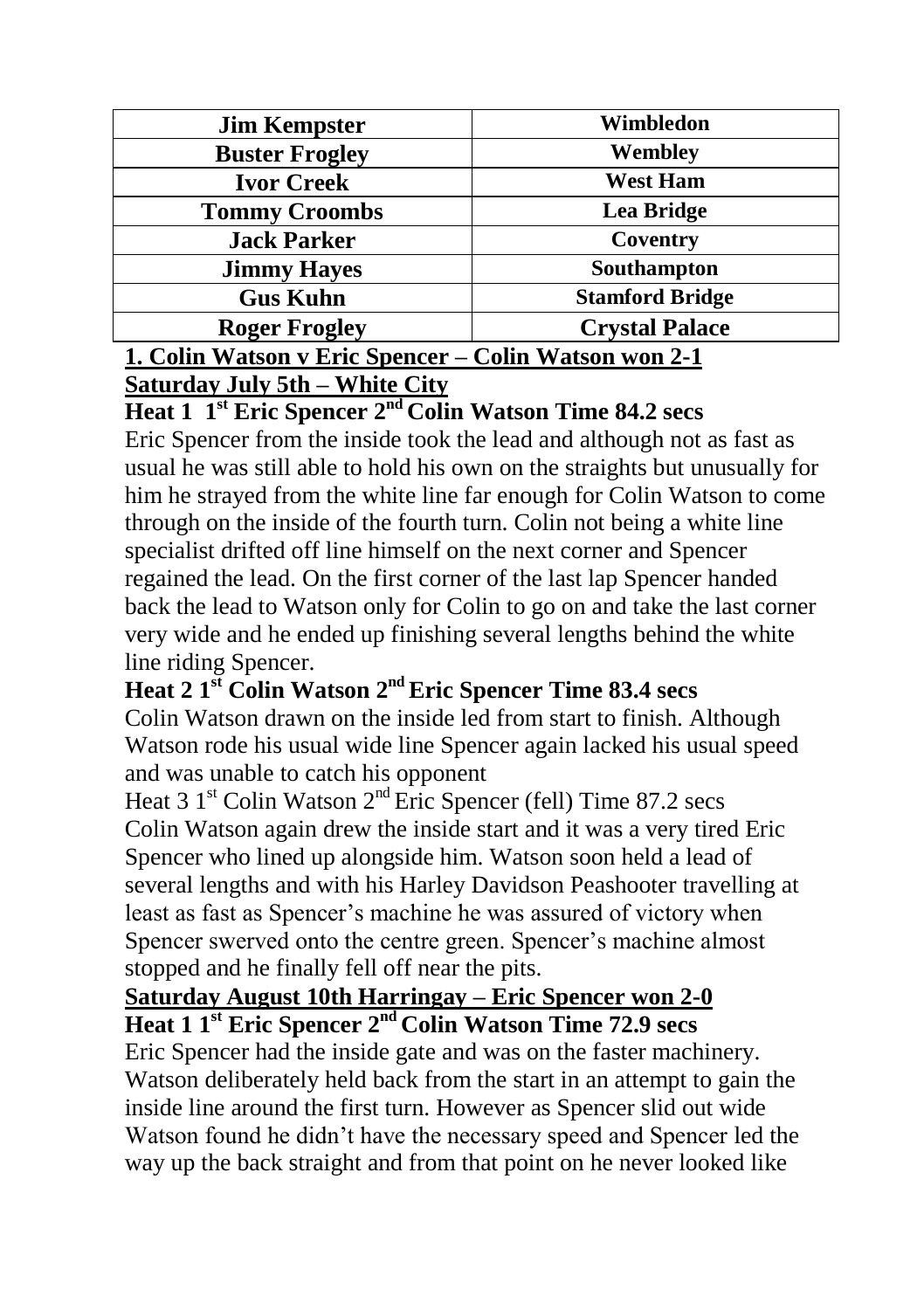losing it. Over the last two laps he was even able to ease off and still finish ahead by half the length of the straight.

**Heat 2 1st Eric Spencer 2nd Colin Watson (fell) Time 82.6 secs** Colin Watson had the inside gate but Eric Spencer had so much more speed that he went away from Colin right from the start. After leading into the first corner Eric Spencer (as in the first heat) led all the way. On the last corner Watson decided to take the risk of falling and made one last reckless effort to pass his opponent and he came down in a harmless slide.

As each rider had now won a round each a coin was tossed to decide on which riders home track the deciding leg would be held. Colin Watson won so the decider was set to take place at White City.

#### **Saturday August 23rd White City – Third Leg Decider – Colin Watson won 2-0**

**Heat 1 1st Colin Watson 2nd Eric Spencer Time 81.0 secs Heat 2 1st Colin Watson 2nd Eric Spencer Time 83.4 secs 2. Jim Kempster v Buster Frogley – Buster Frogley Won 2-0 Monday July 8th – Wimbledon – Buster Frogley Won 2-0**

Buster Frogley was not expected to beat Jim Kempster and the most expected was that he would put up a good fight. However the tie went against all expectations with Kempster soundly beaten and there was no hard l8ucki story as Frogley was the better man and ended up credited with the two fastest times of the meeting and the only man to go under eighty seconds.

## **Heat 1**

## **1 stBuster Frogley 2 nd Jim Kempster (fell) Time 78.2 secs**

Kempster had the advantage of the inside start position but Frogley kept up with him through the first corner. Kempster gained a slight lead down the back straight and was definitely ahead when the riders came out of the fourth turn; Jim retained this advantage by a few lengths until the end of the third lap. Kempster had consistently been cornering very wide which was unusual for him and Buster Frogley succeeded in going inside him. Kempster tried a hectic dash around Frogley on the last turn but ended up falling. He would not have been successful as Frogley was riding very fast and close to the inside line.

#### **Heat 2**

## **1 stBuster Frogley 2 nd Jim Kempster Time 79.4 secs**

Buster Frogley had the inside start position and led throughout the first corner. Jim Kempster rode around Frogley on turns three and four and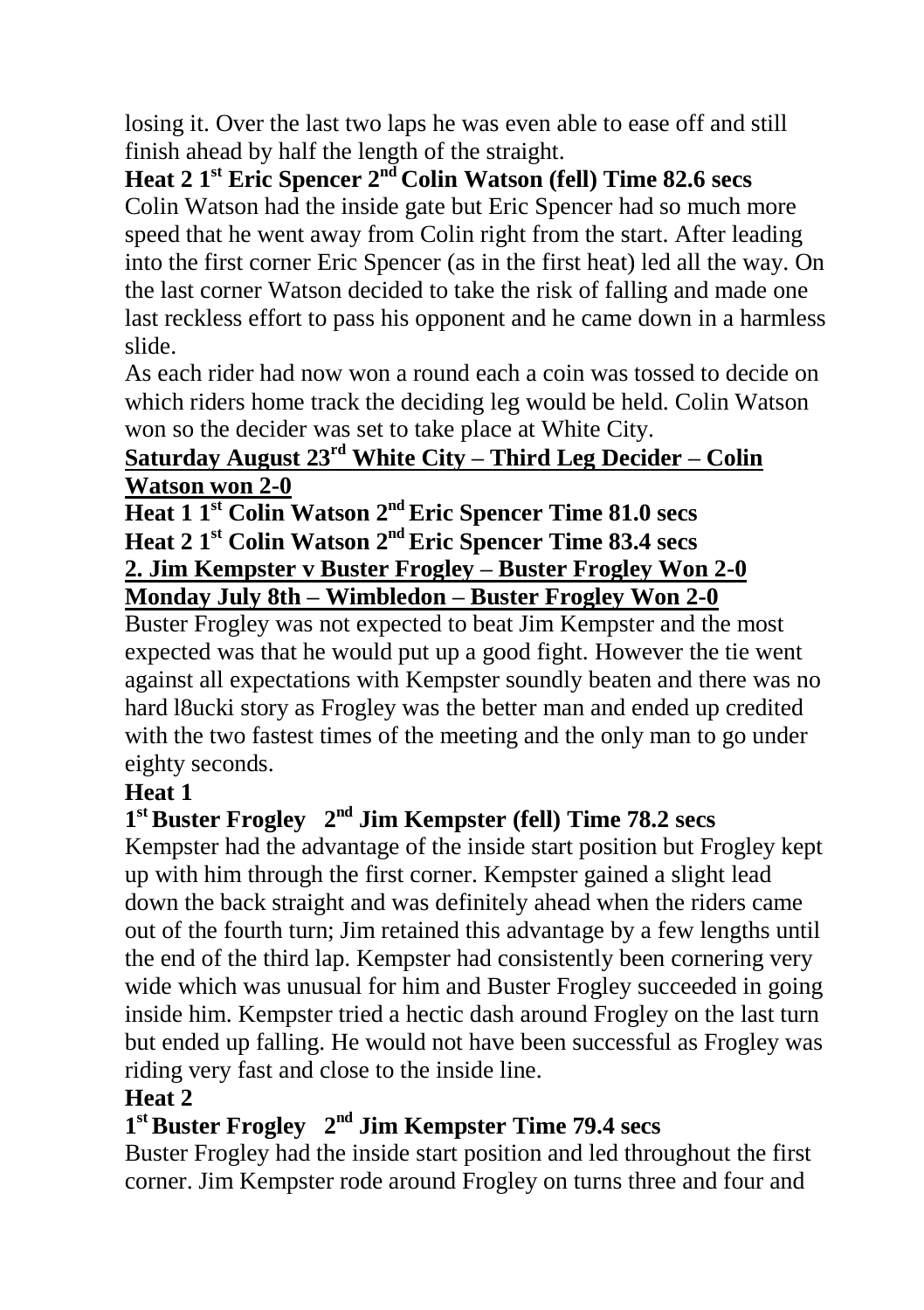found himself in what should have been a winning position. Kempster held the advantage until the first corner of the last lap in a race that had seen Buster Frogley putting in a determined effort to get past throughout. Kempster eventually left a gap and despite the fast pace both riders were travelling at Frogley did not hesitate to take his chance.

#### **Thursday July 25th Wembley – Buster Frogley Won 2-0**

Buster Frogley won in two straight runs with plenty to spare **Heat 1 1 stBuster Frogley 2 nd Jim Kempster Time 87.0 secs Heat 2**

1<sup>st</sup> Buster Frogley 2<sup>nd</sup> Jim Kempster Time 85.8 secs

#### **3. Ivor Creek v Tommy Croombs – Ivor Creek Won 2-0 Tuesday July 9th – West Ham – Ivor Creek won 2-0 Heat 1**

**1 stIvor Creek 2 nd Tommy Croombs Time 91.6 secs Speed 39.30 m.p.h.**

Ivor Creek drew the inside gate and once he hit the front he swung out and although Tommy Croombs tried hard to go inside him on the first few corners he hadn't got the speed to pull off the pass. Creek was then so far ahead that all Croombs could do was follow him around behind. The West Ham man went on building up a big lead and finally won by half a straight. Creek was not only on the faster machine but he also rode a dashing race and it would have took a very strong combination of man and machine to defeat him.

#### **Heat 2**

## **1 stIvor Creek (fell pushed home) 2 nd Tommy Croombs (fell)**

Ivor Creek's superiority was just as conclusive in the second heat. Although on the outside gate this time Creek had a definite lead by the time he reached the back straight. He went on to increase his lead slightly until he reached the last corner when he exited the turn much faster than was necessary in view of his lead and he came down. Tommy Croombs had plenty of time to decide what to do but he decided to try and go through where there was not quite enough room and ended up taking a heavy fall. Croombs was knocked out cold and was carried off the track on a stretcher badly shaken.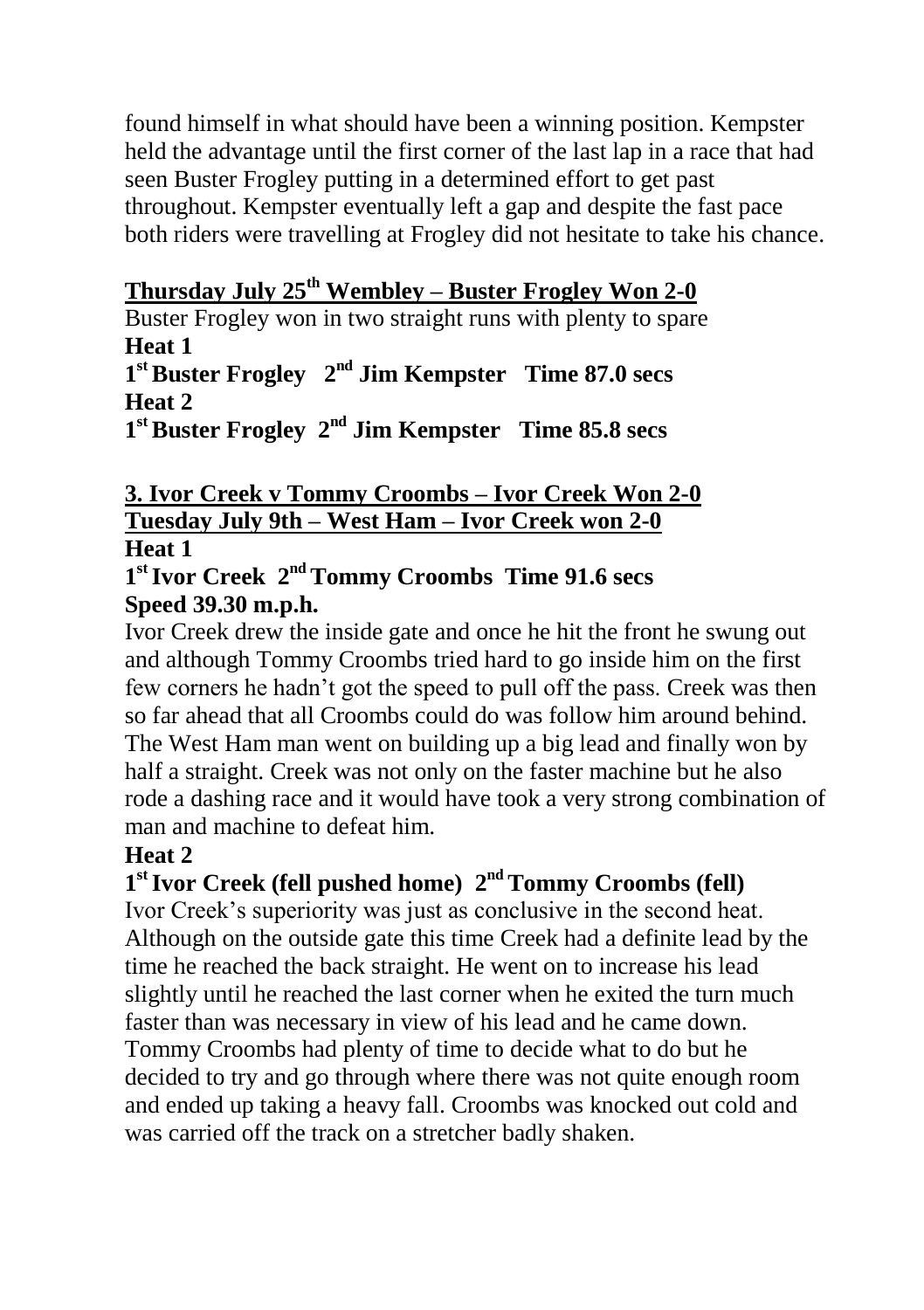Ivor Creek not noticing that his opponent was hurt quickly got to his feet and pushed his machine home for the remaining few yards of the race. The rules quite entitled Creek to do this however he later admitted he would not have done so had he realised that Croombs was knocked out. Ivor however was the worthy winner and a re run on the night would have not been possible as Croombs would not have been fit enough to compete in a re start. In a gesture of good sportsmanship Creek refused his heat two victory and the race was run a week later when Croombs was fit enough to compete.

#### **Tuesday July 16th – West Ham – Heat 2 Rerun Heat 2**

**1 stIvor Creek 2 nd Tommy Croombs Time 92.8 secs Speed 38.79 m.p.h.**

**Saturday July 27th Lea Bridge – Ivor Creek won 2-1 Heat 1**

**1 stIvor Creek 2 nd Tommy Croombs Speed 36.07 mph Heat 2**

**1 stTommy Coombes 2 nd Ivor Creek Speed 36.14 mph Heat 3**

**1 stIvor Creek 2 nd Tommy Croombs (fell)**

#### **4. Jack Parker v Jimmy Hayes – Jack Parker Won 1-0 Thursday July 11th – Brandon – Jack Parker won 2-0**

Jack Parker of Coventry had a busy evening as he was also engaged in the first round of the 'Star' trophy against Jimmy Hayes, the Southampton star, who recently defeated Australian star Frank Arthur in a match race at the Southampton circuit.

The winner would gain the advantage in anticipation of the return which will take place shortly between the same riders at Southampton.

The riders upon drawing will toss for choice of track upon which the deciding races will be staged en route for the next round.

Jack Parker beat Jimmy Hayes in two straight runs, the first in a time of 80.6 seconds when he won by a length and the second in 78.8 seconds when Hayes who was also on a Rudge fell.

**Heat 1**

1<sup>st</sup> Jack Parker 2<sup>nd</sup> Jimmy Hayes Time 80.6 secs **Heat 2**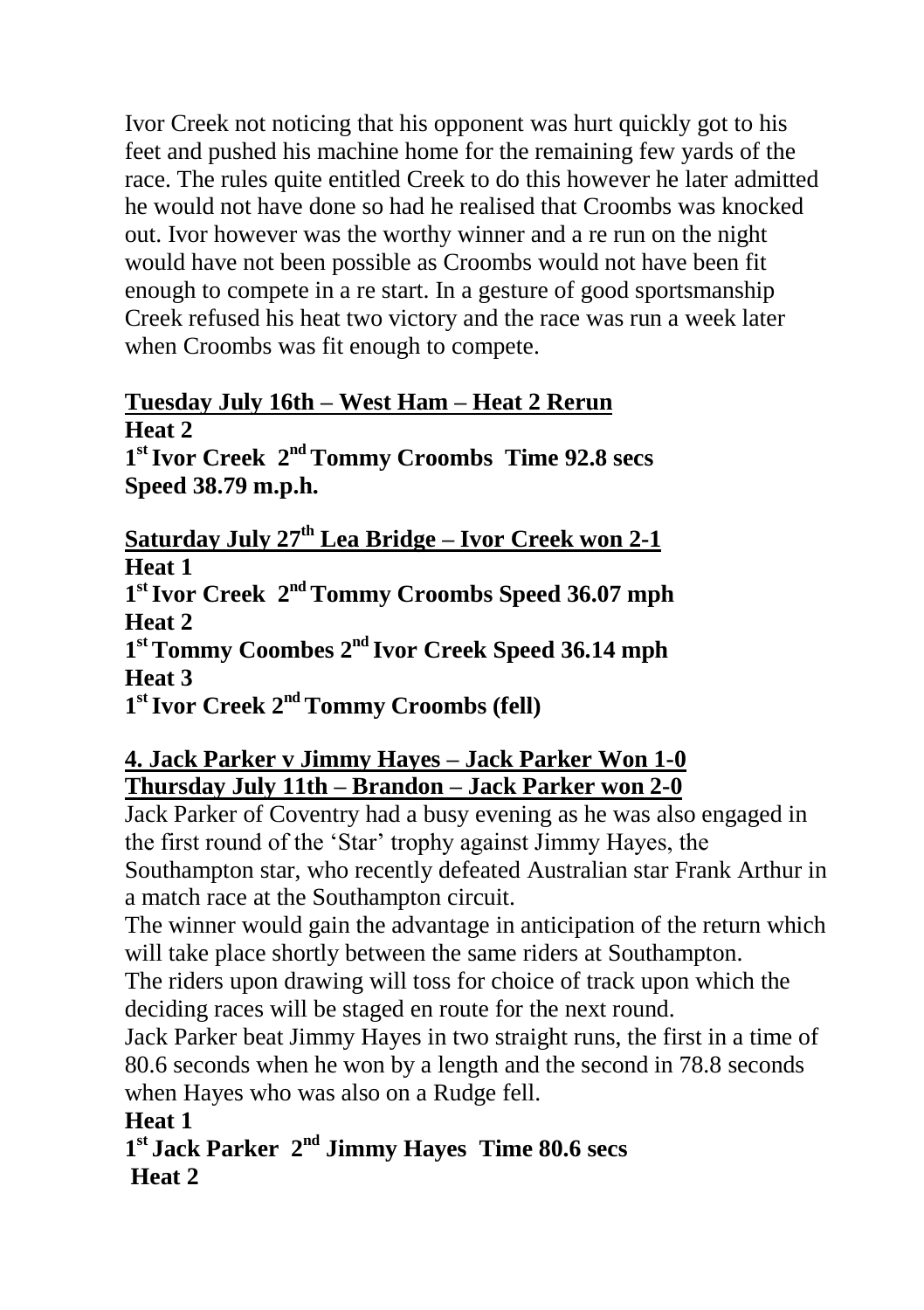## **1 st Jack Parker 2 nd Jimmy Hayes (fell) Time 78.8 secs**

## **Saturday July 27th Southampton**

Jack Parker entered the second round of the 'Star' Trophy Competition without having to complete the second leg at Southampton as Jimmy Hayes was out injured.

Jimmy Hayes was injured in the Southampton v Stamford Bridge match on Wednesday July  $17<sup>th</sup>$ . Heat 6 saw Hayes having moved through from last to second going flat out on lap 3 chasing the race leader. Hayes however lost control and spun right around and fell heavily sustaining a fractured pelvis.

## **5. Gus Kuhn v Roger Frogley – Roger Frogley Won 2-0**

#### **Saturday July 13th – Stamford Bridge – Roger Frogley won 2-0 Heat 1**

**1 st Roger Frogley 2 nd Gus Kuhn Speed 43.37 m.p.h. Heat 2**

**1 st Roger Frogley 2 nd Gus Kuhn Speed 42.45 m.p.h.**

**Saturday July 27th Crystal Palace – Roger Frogley won 2-0 Heat 1**

1<sup>st</sup> Roger Frogley 2<sup>nd</sup> Gus Kuhn Time 86.4 secs Speed 42.51 m.p.h. **Heat 2**

**1 st Roger Frogley 2 nd Gus Kuhn Time 87.2 secs Speed 42.12 m.p.h.**

#### **Home Section – Second Round**

| <b>Rider</b>          | <b>Team</b>           |
|-----------------------|-----------------------|
| <b>Buster Frogley</b> | Wembley               |
| <b>Ivor Creek</b>     | <b>West Ham</b>       |
| <b>Jack Parker</b>    | Coventry              |
| <b>Colin Watson</b>   | <b>White City</b>     |
| <b>Roger Frogley</b>  | <b>Crystal Palace</b> |

**Of the 5 Home riders remaining Jack Parker drew a bye through the Second round**

**1. Roger Frogley v Ivor Creek – Roger Frogley Won 2-1 Thursday August 29th West Ham – Ivor Creek won 2-0 Heat 1**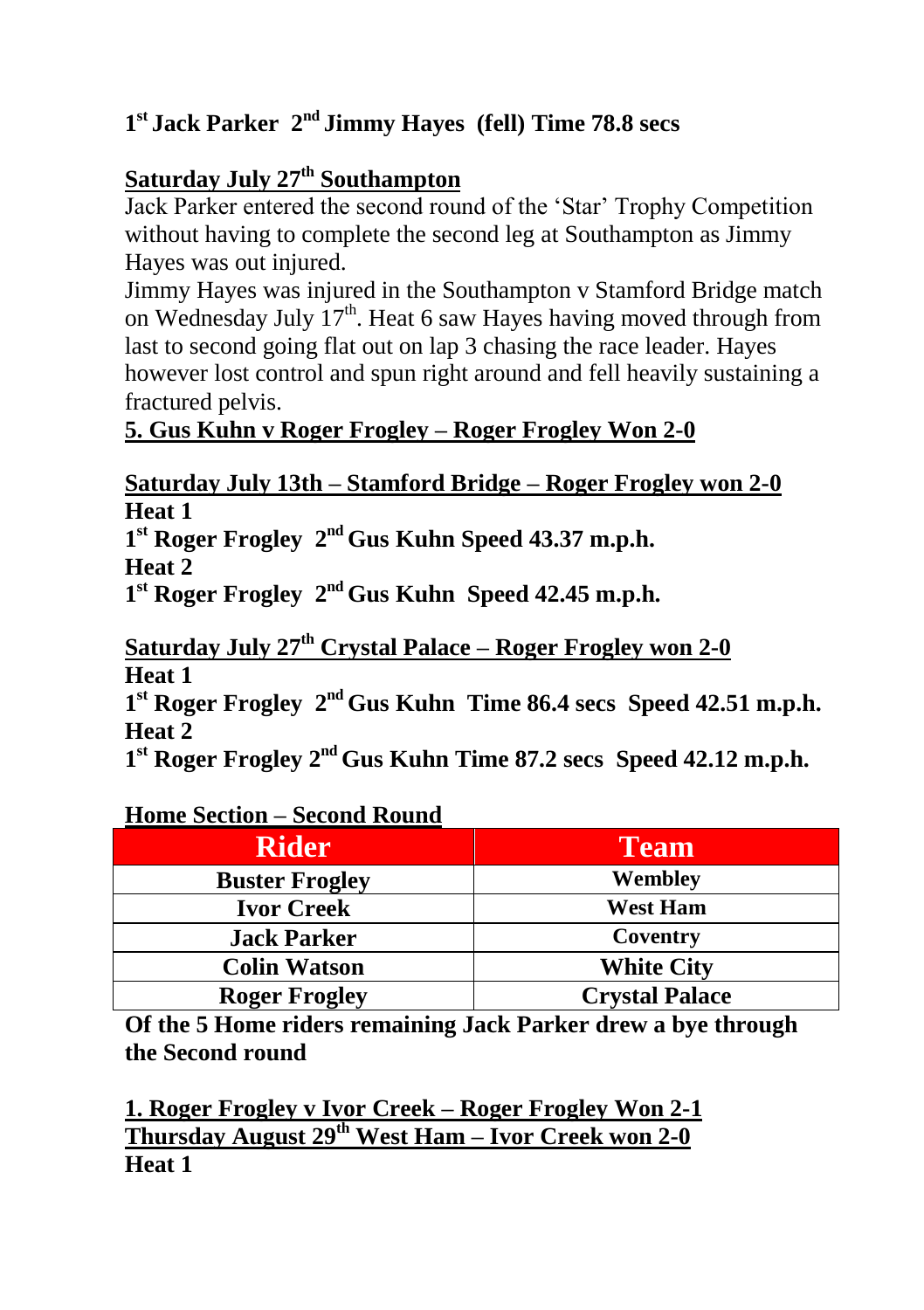**1 st Ivor Creek 2 nd Roger Frogley Time 91.8 secs Speed 39.22 m.p.h. Heat 2**

**1 st Ivor Creek 2 nd Roger Frogley Time 94.0 secs Speed 38.30 m.p.h.**

#### **Saturday August 31st Crystal Palace – Roger Frogley won 2-0 Heat 1**

**1 st Roger Frogley 2 nd Ivor Creek Speed 40.90 m.p.h.**

**Heat 2**

1<sup>st</sup> Roger Frogley 2<sup>nd</sup> Ivor Creek Speed 40.19 m.p.h.

#### **Tuesday September 17th 1929 West Ham – 3 rd Leg Decider– Roger Frogley won 2-0**

Roger Frogley was declared this second round tie winner after winning both races in the decider

#### **Heat 1**

**1 st Roger Frogley 2 nd Ivor Creek Time 90.8 secs Speed 39.64 m.p.h. Heat 2**

**1 st Roger Frogley 2 nd Ivor Creek Time 91.8 secs Speed 39.22 m.p.h.**

#### **2. Buster Frogley v Colin Watson – Colin Watson Won 2-1 Thursday August 29th Wembley – Colin Watson won 2-0**

Colin Watson won in two straight runs and in one race he shattered the Wembley track record winning by six clear lengths in a time of 82.4 seconds.

## **Heat 1**

**1 st Colin Watson 2 ndBuster FrogleyTime 82.4 secs (Track Record) Heat 2**

**1 st Colin Watson 2 ndBuster Frogley Time 82.6 secs**

## **Friday September 13th White City – Buster Frogley won 2-1**

This tie ended up all square with both riders having won a leg thus necessitating a deciding leg which was to take place at Wembley

## **Heat 1**

## **1 st Buster Frogley 2 nd Colin Watson Time 82.6 secs**

Although Colin Watson had the advantage of the inside start Buster Frogley took the lead on the first turn and was from there never headed. **Heat 2**

## **1 st Colin Watson 2 ndBuster Frogley Time 83.8 secs**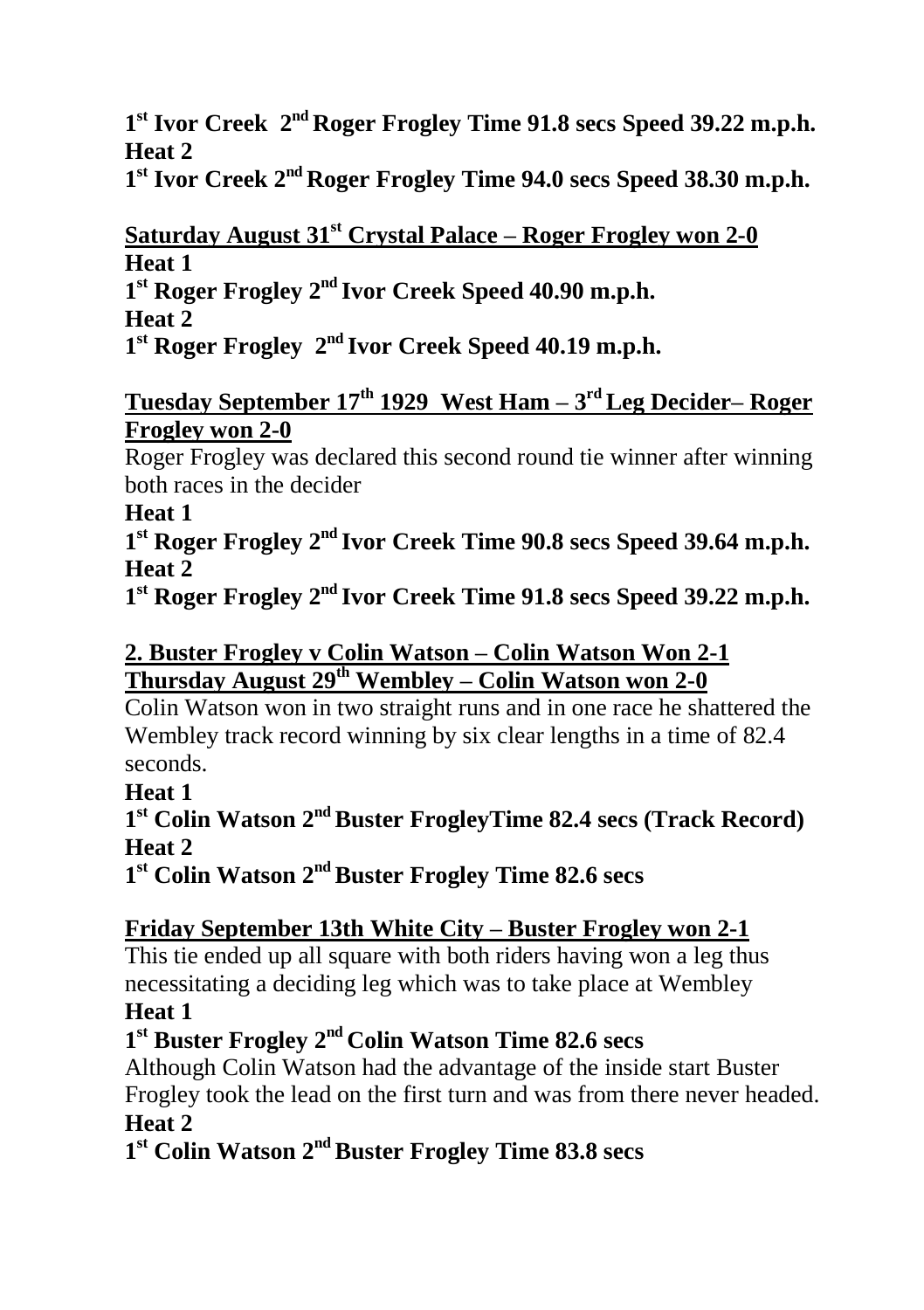Buster Frogley made a determined effort on the last lap and managed to draw level but Watson managed to hold him off and went on to win by eight lengths.

#### **Heat 3**

## **1 st Buster Frogley 2 nd Colin Watson Time 83.6 secs**

This was the closest race with very little in it until the last lap when Watson rode a little bit too wide which let Buster Frogley through and he won by four lengths

#### **Thursday 26th September Wembley – Third Leg Decider – Colin Watson won 2-0**

Colin Watson in beating Buster Frogley rode better at Wembley than he ever had before.

## **Heat 1**

## **1 st Colin Watson 2 ndBuster Frogley Time 81.0 secs (Track Record)**

Buster Frogley had the inside gate and with a great start led the race for a short while on the first lap. However by the end of the first lap Watson was in front by a length and continued to increase his lead and eventually won by 8 lengths.

#### **Heat 2**

## **1 st Colin Watson 2 ndBuster Frogley Time 82.6 secs**

Colin Watson won the race very easily and by a large margin as Frogley appeared to be suffering from mechanical problems.

#### **Home Section – Semi Final**

| <b>Rider</b>         | <b>Team</b>           |
|----------------------|-----------------------|
| <b>Jack Parker</b>   | Coventry              |
| <b>Colin Watson</b>  | <b>White City</b>     |
| <b>Roger Frogley</b> | <b>Crystal Palace</b> |

#### **Of the 3 Home riders remaining Roger Frogley drew a bye through the Final**

#### **Thursday October 3rd Coventry Jack Parker v Colin Watson – Jack Parker Won 2-0**

On his Douglas Jack Parker had no problem winning the Semi Final in two straight runs.

#### **Heat 1**

**1 st Jack Parker 2 nd Colin Watson Time 76.8 secs**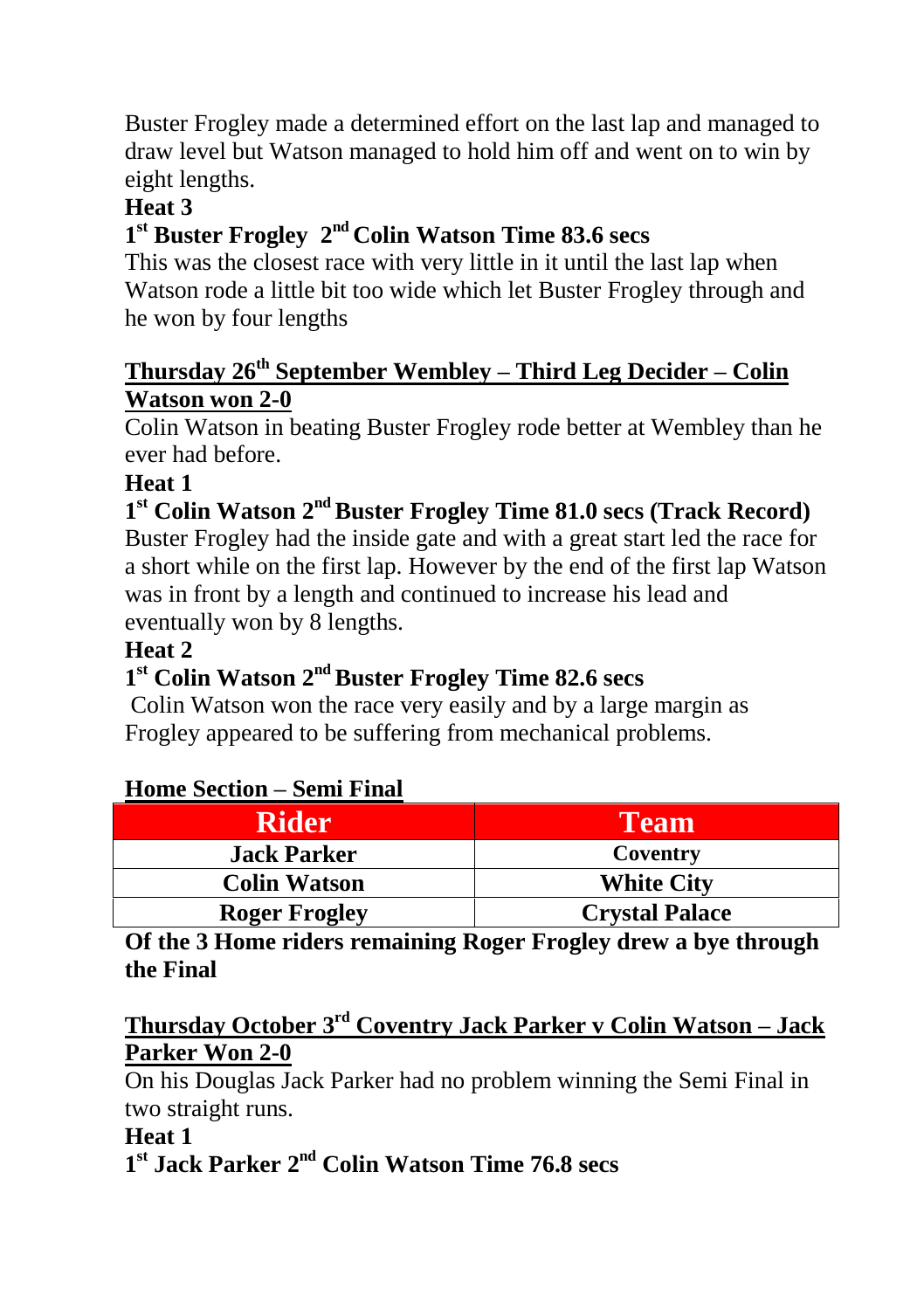In heat one Watson drew the inside however his Harley Davidson Peashooter was no match for Parkers faster Douglas. On the first bend Parker did his expert cornering which gave him a 5 lengths lead and the race was over

#### **Heat 2**

## **1 st Jack Parker 2 nd Colin Watson Time 75.6 secs**

Watson came out on a Douglas for round 2 and the race was much closer. Parker never looked a loser and won by two or three lengths even when losing control momentarily at the start of lap 4 Parker was now set to meet Watson again on Friday October 4<sup>th</sup> at White City London where a win would qualify him for the Final against Roger Frogley

## **Friday 4th October White City London – Jack Parker won 2-0**

Jack Parker on by far the faster machine put in a display of brilliant and daring riding on the White City track to defeat Colin Watson in 2 straight runs and will now meet Roger Frogley of Crystal Palace in the Star Riders Final. This was the last meeting of 1929 at the White City. **Heat 1**

**1 st Jack Parker 2 nd Colin Watson Time 79.8 secs (Track record)** Colin Watson started from the inside but that advantage wasn't enough to deal with Parkers all round superiority. Jack Parker rode around Watson on the first turn and had a definite lead as the riders entered the second corner when the red lights went on indicating a false start. The rerun led to the same scenario as Parker led from start to finish and won by a quarter of a lap in a second faster than Vic Huxley's track record. Parker averaged a speed of 39.35 m.p.h. which was a whole second faster.

## **Heat 2**

## **1 st Jack Parker 2 nd Colin Watson Time 83.4 secs**

Heat 2 had to be re run after Colin Watson fell heavily and suffering a painful finger injury as he almost tore off a finger nail. Watson starting from the outside was forced to take the outside run as Parker drifted off the white line on the first turn and he hit the safety fence as he went down the back straight. Watson clearly upset by his fall as he was no where in the picture and lost by eighty yards as he again failed to hold Parker. Parker won in a speed of 37.66 m.p.h. Parker had immediately taken the lead and after the first lap he already had a lead of practically half a straight.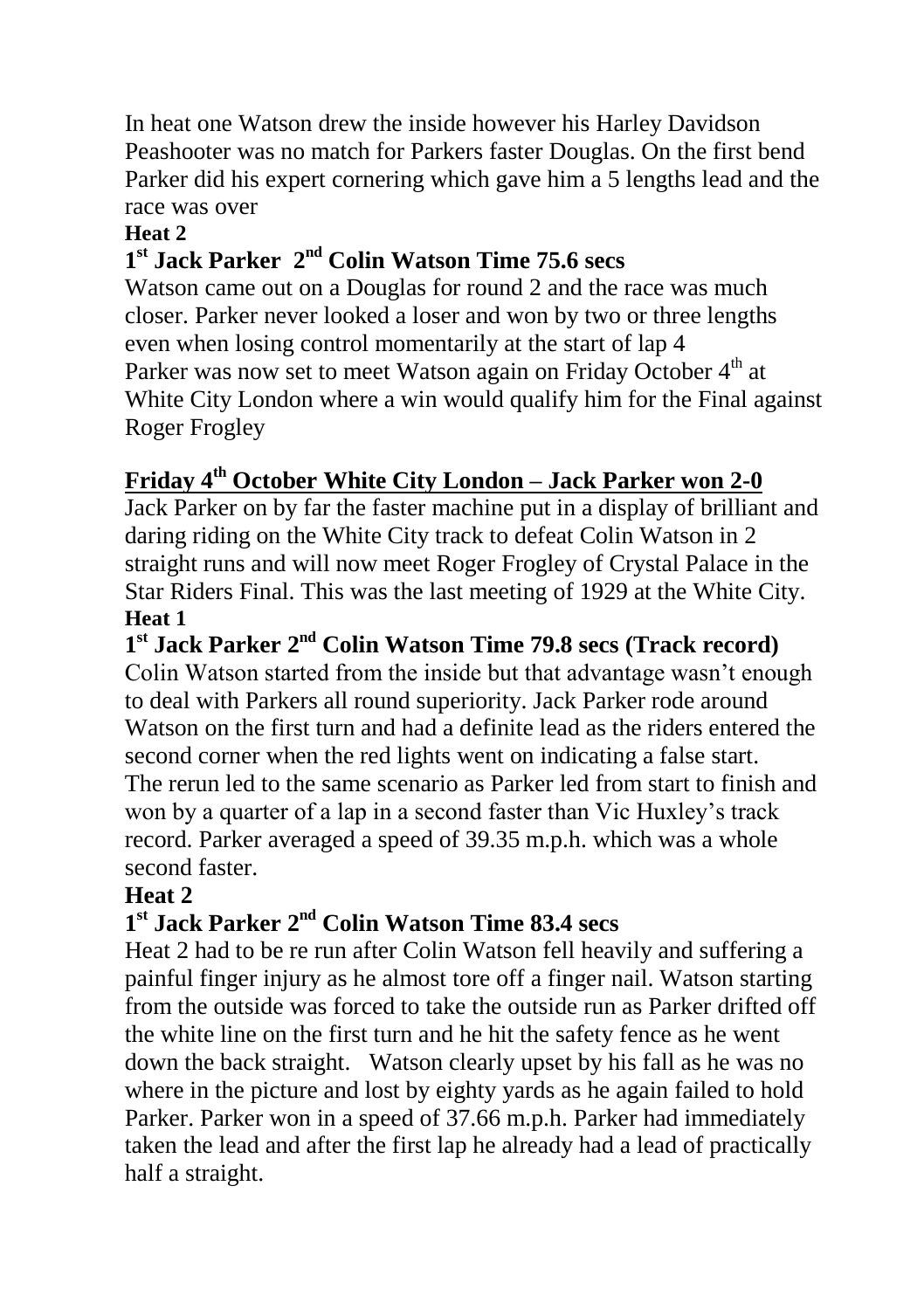#### **Home Section – Final**

| <b>Rider</b>         | Team                  |
|----------------------|-----------------------|
| <b>Jack Parker</b>   | Coventry              |
| <b>Roger Frogley</b> | <b>Crystal Palace</b> |

#### **Jack Parker v Roger Frogley – Roger Frogley Won 2-0 Saturday October 12th Crystal Palace**

#### **Heat 1**

## **1 st Roger Frogley 2 nd Jack Parker Speed 43.03 m.p.h.**

Roger Frogley won the first race by a margin of seven seconds **Heat 2**

For nearly two laps there was hardly an inch between the two riders. However Roger Frogley lost control and hit the fence and damaged his knee so badly that he was unable to ride again so the second heat of the first leg of the Final for the Home riders section was abandoned.

## **Monday October 14th Wimbledon**

This leg was abandoned as over the weekend Roger Frogley had been injured in an aeroplane crash and although his injuries were to prove to be minor he was unable to ride. A replacement match race on the programme was staged between Jack Parker and Frank Arthur which Arthur won  $2-0$ .

#### **Saturday October 19th Lea Bridge – First Leg Heat 2 Heat 2 1 st Roger Frogley 2 nd Jack Parker Speed 39.3 m.p.h. Time 91.6 secs**

The abandoned heat 2 from the first leg at Crystal Palace was re staged at Lea Bridge. Roger Frogley emerged victorious after a neck and neck race for all four laps.

## **Monday October 21st Wimbledon**

Thick fog enveloped the Wimbledon stadium and it was with difficulty that racing could be followed. It was generally thought that Jack Parker would win easily as it was a circuit he knew well and had always displayed his best form on. Roger Frogley was however to upset the calculations of the experts as he gave his best ever display at Wimbledon.

## **Heat 1**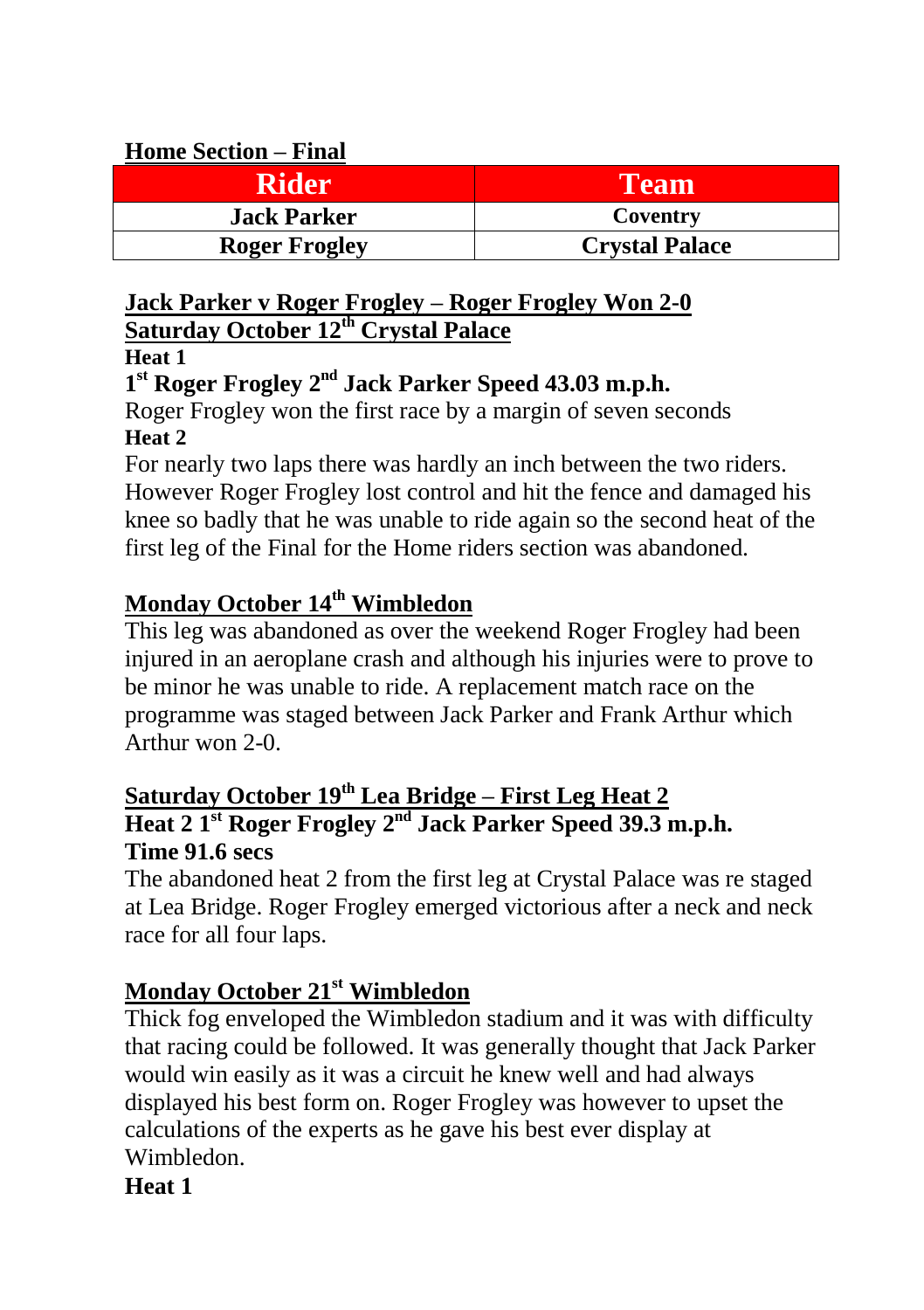#### **1 st Roger Frogley 2 nd Jack Parker Time 77.8 secs**

Roger Frogley from the inside held his own as the riders went into the first corner and took Jack Parker out some distance from the white line. Frogley then turned abruptly inwards and cut the corner very fine which enabled him to gain a couple of lengths lead. Down the back straight the riders were enveloped in the fog but when they appeared again on the second corner Frogley had increased his lead. After one lap Frogley had a six lengths lead and by the half distance he had increased this further. In the last lap Jack Parker had pulled the lead back a little but he had during the race lost control twice but somehow managed to remain on board his machine however his mishap enabled Roger Frogley to take the win by six lengths.

#### **Heat 2**

**1 st Roger Frogley 2 nd Jack Parker Speed 39.3 m.p.h. Time 77.0 secs** Jack Parker this time on the inside made the better start and held the lead for a few yards however Frogley passed him on the first bend and was again well clear when Parker took a fall on the pit corner on the second lap forcing the race under A.C.U. rules to be re run.

The re start saw a titanic struggle of a race. This time Parker on the inside got a slight lead going into the first corner. The two riders rode wheel to wheel down the back straight with Roger Frogley getting the inside run into turn three. Frogley pulled out a definite lead as Parker could not reproduce his normal cornering skills and Frogley held off his opponent on the first lap by half a length. Both riders were going at it hammer and tongs and on the second lap Frogley took the first corner at terrific speed and ran very wide allowing Jack Parker to take over the lead. On the back straight of the third lap Parker looked to have got away but Frogley took the next corner as resolutely as ever but kept much nearer to the inside of the track and gained so much ground that he was leading again when three laps had been completed. Frogley then managed to hold his position despite going very wide again on the last turn as Parker had decided to run out wide too and Frogley held on to win by three lengths.

## **Home Section Star Trophy Presentation**

The finalist's winner's trophy and runners up memento were presented at Harringay on Saturday October  $26<sup>th</sup>$  by a Mr F.W. Thomas of the Star Newspaper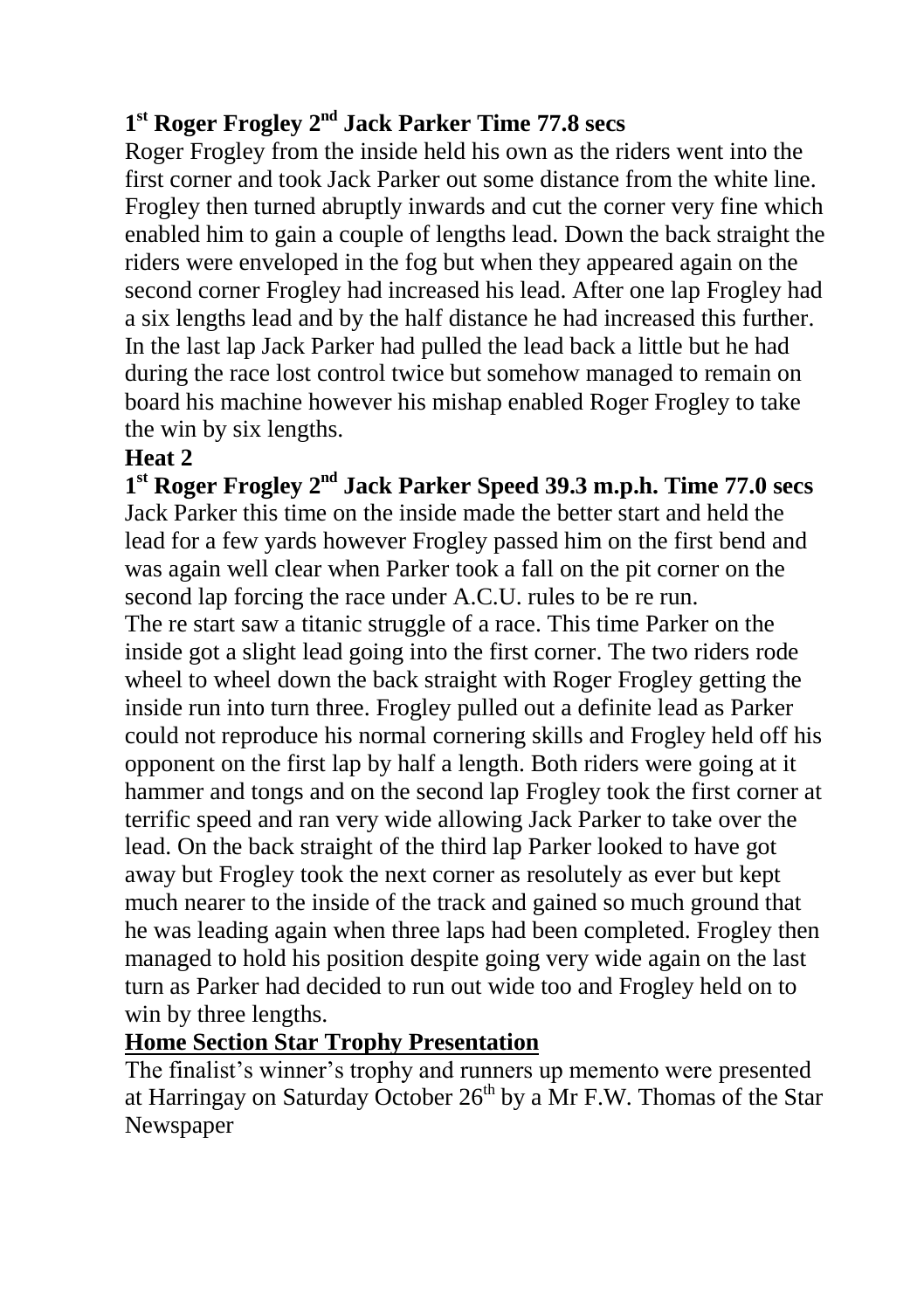#### **Overseas Section – First Round Competitors**

| Competitors              |  |
|--------------------------|--|
| <b>Team</b>              |  |
| <b>West Ham</b>          |  |
| Southampton              |  |
| Wembley                  |  |
| Coventry                 |  |
| <b>Crystal Palace</b>    |  |
| Wimbledon                |  |
| Lea Bridge               |  |
| <b>Harringay</b>         |  |
| <b>White City London</b> |  |
| <b>Stamford Bridge</b>   |  |
|                          |  |

#### **1. Sprouts Elder v Billy Galloway – Sprouts Elder Won 2-0 Saturday June 22nd – Southampton – Sprouts Elder won 2-0**

Billy Galloway in both races lacked the necessary speed to pass Sprouts Elder although at the same time it was an honourable defeat. Sprouts best winning time was 79.8 seconds of 36.9 m.p.h.

**Heat 1**

1<sup>st</sup> Sprouts Elder 2<sup>nd</sup> Billy Galloway Time 80.8 secs **Speed 38.50 m.p.h.** 

**Heat 2**

**1 st Sprouts Elder 2 ndBilly Galloway Time 79.8 secs Speed 39.0 m.p.h.**

## **Tuesday July 16th West Ham**

Neither rider was fit to ride in the second leg due to injuries. Billy Galloway didn't ride again until August  $17<sup>th</sup>$  1929 so the leg was awarded to Sprouts Elder.

**2. Stan Catlett v Alf Chick – Stan Catlett Won 2-0 Thursday July 4th – Wembley – Stan Catlett won 2-0 Heat 1 1 st Stan Catlett 2 nd Alf Chick Time 89.2 secs Heat 2 1 st Stan Catlett 2 nd Alf Chick Time 88.8 secs**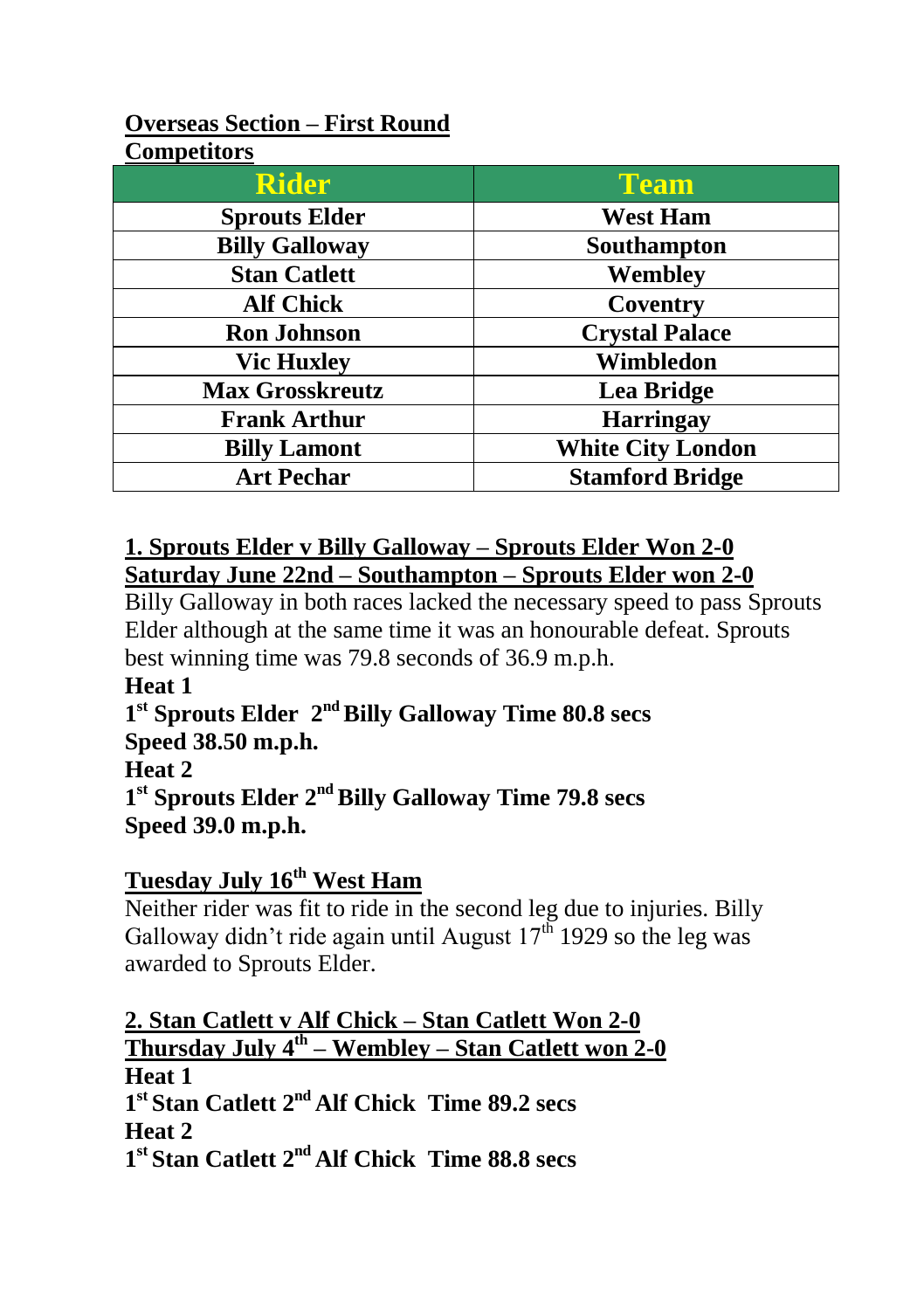## **Thursday July 18th Brandon – Stan Catlett won 2-0**

The second leg of this 'Star' Overseas Riders £100 Trophy tie was expected to be a very attractive item at Brandon.

In this Alf Chick who has been nominated for Coventry, was riding against Stan Catlett, of Wembley. Both men were Australians, and Catlett had won the first round at Wembley 10 days previously.

## **Heat 1**

1<sup>t</sup> **Stan Catlett** 2<sup>nd</sup> Alf Chick **Heat 2** 1<sup>t</sup> **Stan Catlett** 2<sup>nd</sup> Alf Chick

**3. Ron Johnson v Vic Huxley – Vic Huxley Won 2-1 Saturday July 6th – Crystal Palace – Vic Huxley won 2-0 Heat 1 1 st Vic Huxley 2 nd Ron Johnson (mt) Speed 41.17 m.p.h.**

**Heat 2**

**1 st Vic Huxley 2 nd Ron Johnson (fell) Speed 41.82 m.p.h.**

## **Monday July 29th – Wimbledon – Ron Johnson won 2-0**

This was the long awaited re run (delayed from July  $15<sup>th</sup>$ ) of the star trophy meeting between Vic Huxley and Ron Johnson. The result of the tie was all square with each rider having won on the

others home track. A coin was then tossed to decide the venue for a deciding contest. Huxley won the toss and a deciding leg was set to take place at Wimbledon on the forthcoming Bank Holiday Monday. **Heat 1**

## **1 st Ron Johnson 2 nd Vic Huxley (chain) Time 77.2 secs**

Vic Huxley was drawn on the outside and as the race began Huxley tried to force his way around Johnson. For half the distance around the first corner he kept it level pegging. On passing the apex of the bend Johnson turned towards the straight with the jerking motion characteristic of his style and gave Huxley a clear view of his back wheel. All Huxley could do was follow behind now half a dozen lengths in arrears. Huxley gained a little when Johnson wobbled slightly on the back straight on the third lap but seemed to lack his usual speed. Huxley made a desperate effort on the last corner and nearly ended up ramming his opponent. The violent jerk with which he pulled up resulted in Huxley losing his chain and Johnson finished alone.

## **Heat 2**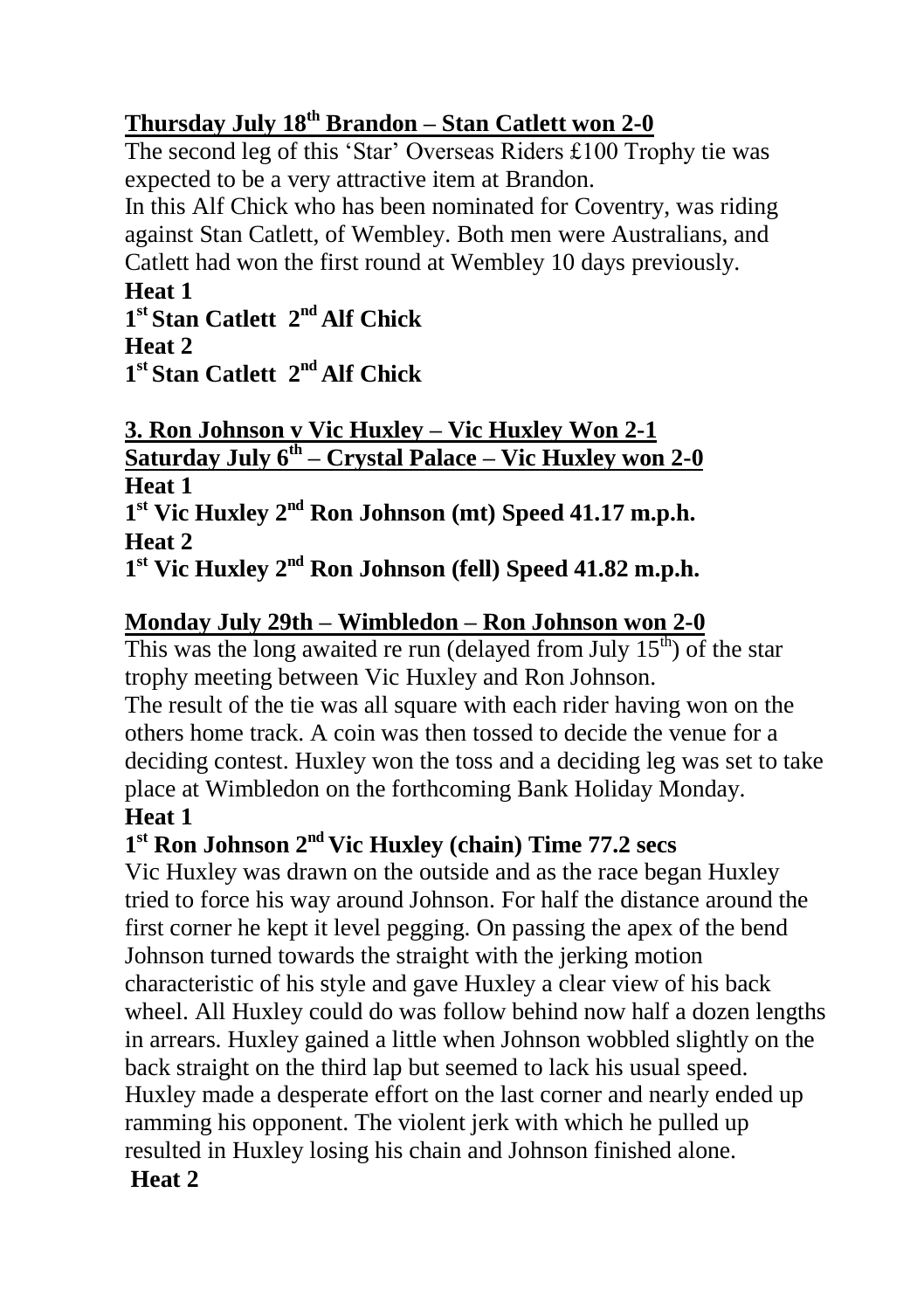## **1 st Ron Johnson 2 nd Vic Huxley Time 78.2 secs**

Huxley now on the inside managed to get an early lead which he retained for the first lap and a half. On the back straight of the second lap he went a little bit too wide which allowed Johnson to come through. It was Johnson's peculiar method of coming into the straights that allowed him to keep close enough to the grass to sneak past his opponent on the inside. Johnson was mounted on a very fast machine which he handled to good advantage and all the time he was travelling at near track record pace.

On the last corner but one Johnson went right out onto the fence and let Huxley get through easily. Johnson however wasn't finished and he went tearing down the back straight and emerged from the last bend just over a length behind. On the run to the line he beat Huxley by half a length.

## **Monday August 5th Wimbledon Third Leg Decider – Vic Huxley won 2-0**

#### **Heat 1**

## **1 st Vic Huxley 2 nd Ron Johnson Time 78.0 secs**

Ron Johnson drew the inside gate and the race initially had to be re run due to a false start. Once underway Huxley tries to go around his opponent but found this impossible but he hung on and kept level until the third turn by which time Ron Johnson was gradually going to the front. Huxley knew he now wouldn't get past on the outside although a dash through on the white line may work. He knew however that he needed to try this on the first two laps when the A.C.U. rules would stipulate a re run is either rider fell.

As the riders entered the first corner of the second lap Huxley made his move. He had deliberately dropped back a couple of lengths going down the home straight and Johnston free from Huxley's close attention on the outside swung out two yards from the white line. Vic wrenched his machine around and darted into the very slight gap. Had he stayed upright he would have got through but he was travelling too fast and despite a great effort to stay on board he came down.

The race had to be re run and this time Huxley made no attempt to go round Johnston. He dropped back at once and watched Johnston go fairly wide and passed him on the inside easily. On the next turn however Huxley made the same error himself and Johnson took the lead down the home straight only to go wide again and hand the lead back to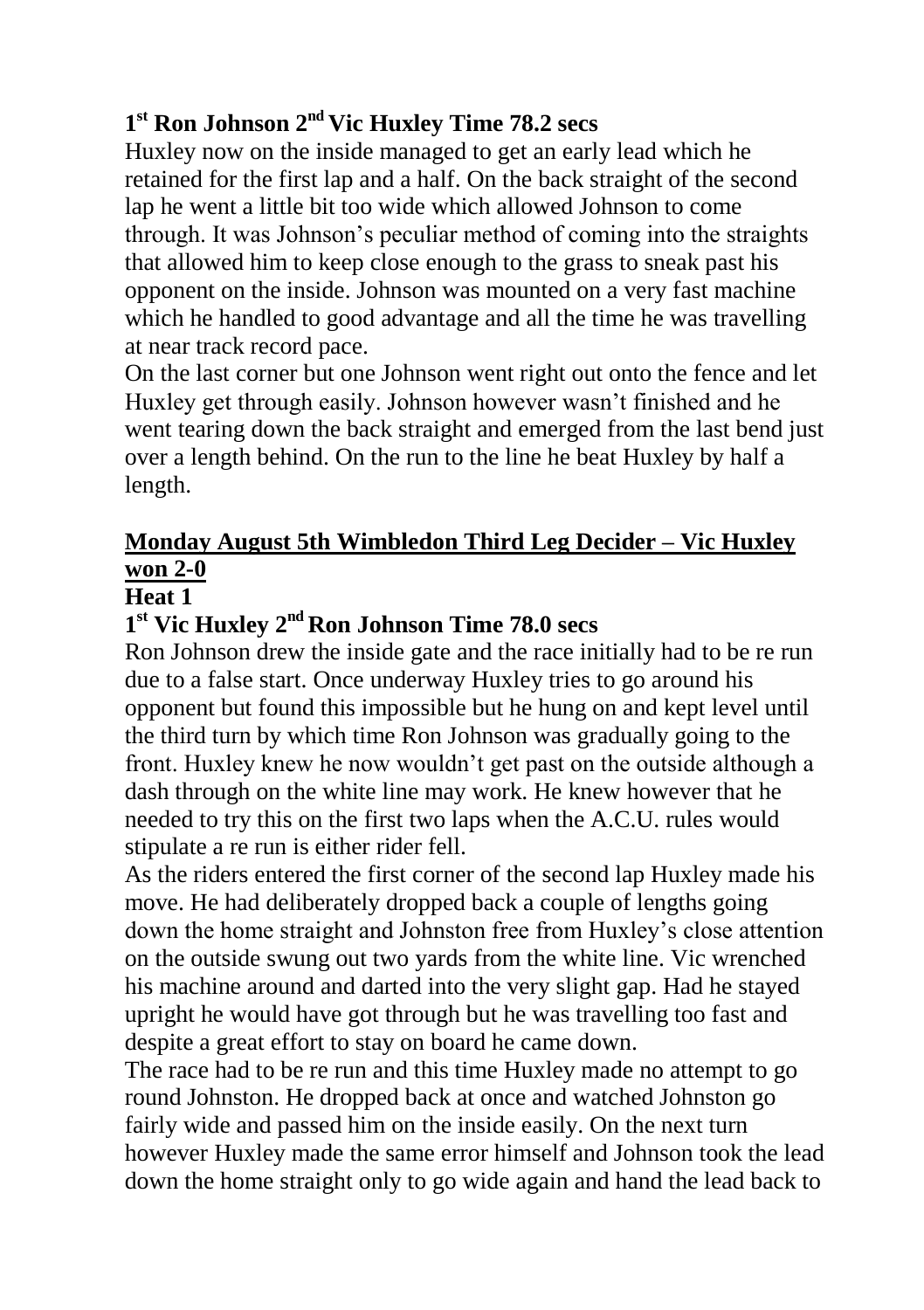Huxley. Huxley however was by his momentum being carried a long way from the white line and for a moment his lead still seemed in danger. However he was still in the lead by the third turn of lap two and all Ron Johnson could do was get near enough to end up thoroughly filled in. Johnson was now well behind and at the end of the second lap he slipped off at the edge of the turf.

Each competitor had now had their one gratuitous fall allowed by the A.C.U. under Match race rules.

The third re run saw Huxley get the slightly better start and he got ahead at the first turn. Johnston got the inside run as the riders entered the back straight and was first into the third turn. Vic however cut through at terrific speed just missed collecting Johnson on the way and re took the lead. After that Johnston once or twice nearly fell off but each time he recovered to continue to press hard until the end where he finished one and a half lengths behind Huxley.

## **Heat 2**

## **1 st Vic Huxley 2 nd Ron Johnson (mt) Time 77.2**

Huxley this time started from the inside and had no difficulty in hitting the first turn ahead. He was still leading comfortably when Ron Johnson came to a stop near the end of the second lap. Huxley finished the race alone and therefore qualified for the Star Championship second round.

#### **4. Max Grosskreutz v Frank Arthur – Frank Arthur Won 2-1 Saturday July 6th – Lea Bridge – Max Grosskreutz won 2-0 Heat 1**

**1 st Max Grosskreutz 2 nd Frank Arthur Speed 37.34 m.p.h. Heat 2**

**1 st Max Grosskreutz 2 nd Frank Arthur Speed 37.82 m.p.h.**

#### **Saturday August 3rd Harringay – Frank Arthur won 2-0**

Frank Arthur was riding in the second leg despite not being fully recovered from a recent crash

#### **Heat 1**

#### **1 st Frank Arthur 2 nd Max Grosskreutz (fell) Time 84.4 secs**

Frank Arthur drew the inside start position and that did not improve Max Grosskreutz's chances. For two laps Arthur held the lead and the way in which he covered the inside line made things look hopeless for Grosskreutz. Max realising that this was an occasion that justified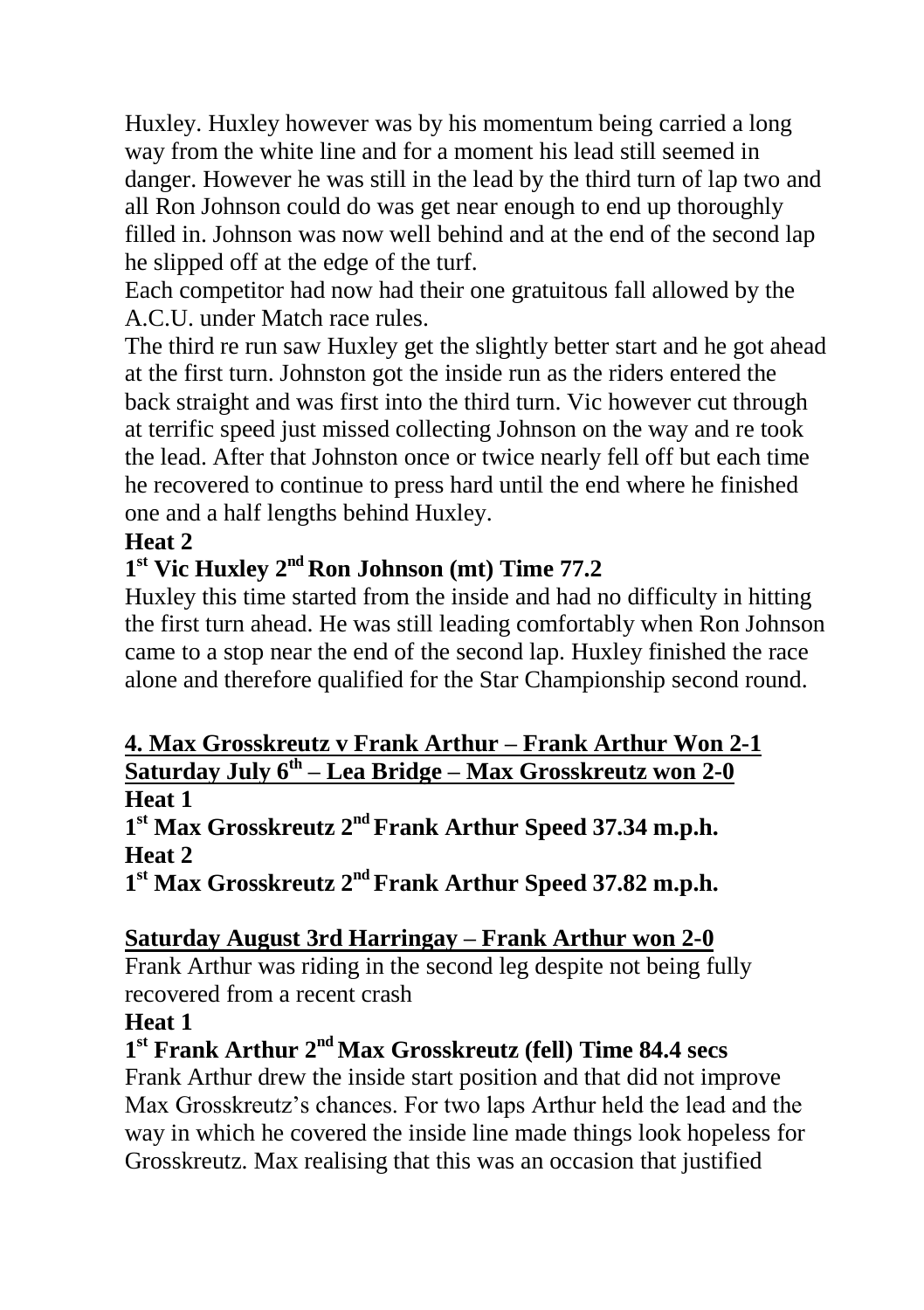taking a risk drove flat out into the pit corner on the third lap and went right round his opponent to take the lead. That only spurred Arthur on to greater efforts and on the same corner on the last lap he came up the inside of Grosskreutz to regain the lead. Arthur held this advantage until Max made a last desperate effort on the last corner and actually drew level only to fall when he appeared to have a slender chance of winning. **Heat 2**

## **1 st Frank Arthur 2 nd Max Grosskreutz (fell) Time 85.6 secs**

Max Grosskreutz had the inside start but this didn't stop Frank Arthur taking the lead around the first corner. Grosskreutz thought Arthur would try and make an inside pass and deliberately slowed up to keep the inside line himself. Arthur however changed his tactics and went around the outside to take the lead. Having secured the advantage Frank took no risks and kept Grosskreutz well behind him. As in the first heat Grosskreutz put in a special effort on the last bend but once again overdid a slide and came down.

As both rider had won one round each the A.C.U. steward tossed a coin to decide on which track the deciding round was to be held. Frank Arthur won the toss so the third round was to take place at Harringay.

## **Saturday August 10th Harringay Third Leg Decider– Frank Arthur won 2-0**

Max Grosskreutz put up a wonderful fight in both races and if ever a man went down with flying colours he did. Max had it all against him, firstly he was racing on a track whose shape and size he still hadn't mastered having only ridden it two or three times previously whereas Arthur was a master. The second factor was that Grosskreutz found that his machine was far slower than that of Frank Arthur and he couldn't keep up with him on the straights.

In both races Frank Arthur made the better starts and left Grosskreutz chasing a lost cause throughout although he never gave up trying and put in maximum effort. Frank Arthur finished both races several lengths ahead.

#### **Heat 1**

## **1 st Frank Arthur 2 nd Max Grosskreutz Time 79.4 secs Heat 2**

**1 st Frank Arthur 2 nd Max Grosskreutz Time 80.2 secs**

## **5. Billy Lamont v Art Pechar – Billy Lamont Won 2-0**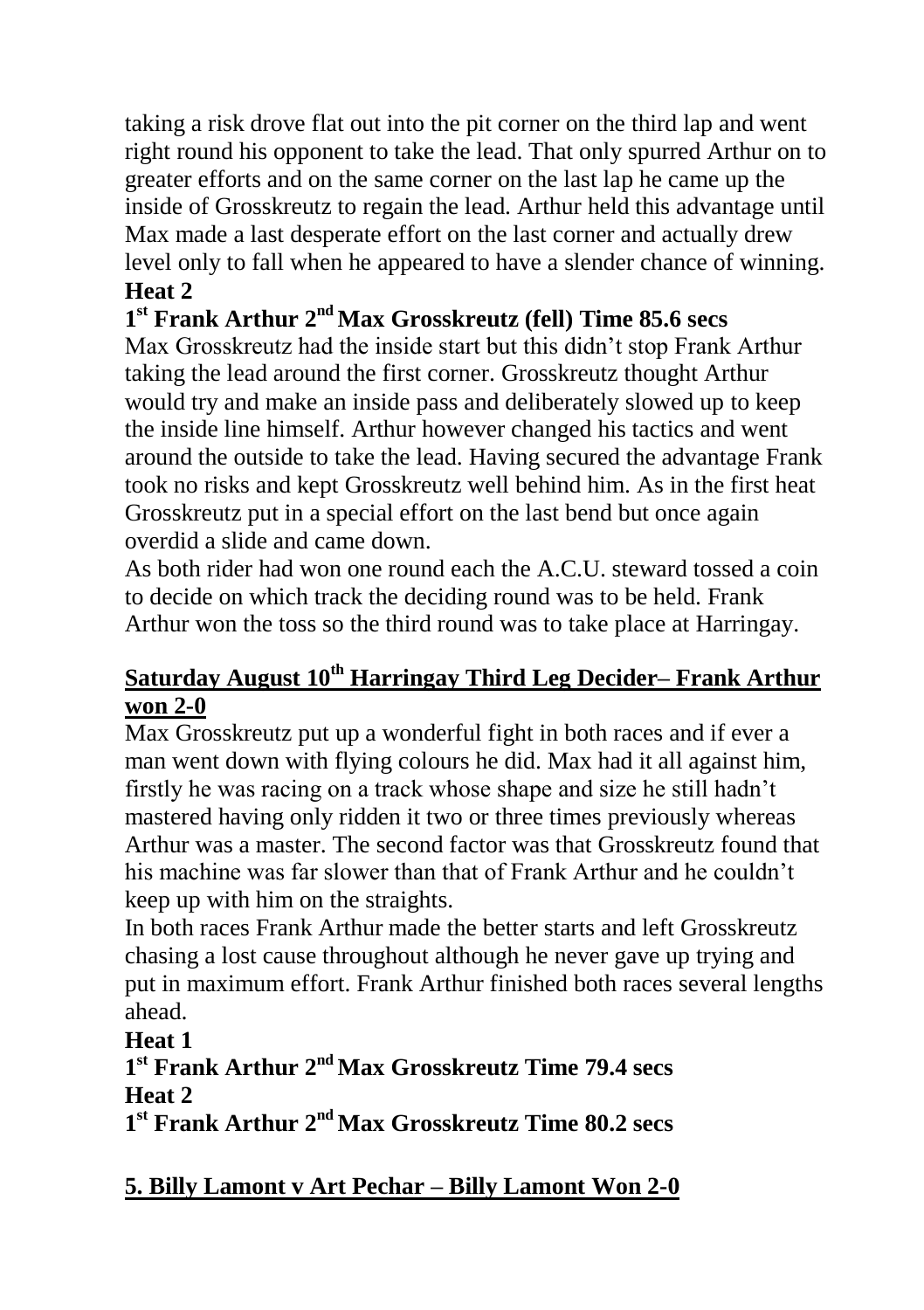## **Friday July 12th - White City London – Billy Lamont won 2-0 Heat 1**

## **1 st Billy Lamont 2 nd Art Pechar Time 83.2 secs**

The riders were level until they reached the back straight when Billy Lamont was the first to find some extra speed and he was ahead by the third turn. One ahead Lamont settled into his usual spectacular style and maintained a speed that

Pechar seemed unwilling to risk matching and the American backed off towards the finish.

## **Heat 2**

## **1 st Billy Lamont 2 nd Art Pechar Time 83.2 secs**

Pechar appeared none too happy and in the face of Lamont's sustained challenge he soon dropped behind. Pechar two or three times didn't appear to come out of the corners cleanly. Lamont continued to gain ground over all four laps and at the end was over a quarter of a lap ahead.

#### **Saturday July 20th – Stamford Bridge – Billy Lamont won 2-0 Heat 1**

## **1 st Billy Lamont 2 nd Art Pechar Time 83.2 secs**

## **Speed 42.05 m.p.h.**

**Heat 2**

**1 st Billy Lamont (burst tyre) 2 nd Art Pechar (fell) Time 83.2 secs**

Art Pechar crashed heavily hitting the safety fence after trying to avoid Billy Lamont who had a tyre burst when in the lead.

#### **Overseas Section – Second Round**

| <b>Rider</b>         | <b>Team</b>              |
|----------------------|--------------------------|
| <b>Stan Catlett</b>  | Wembley                  |
| <b>Billy Lamont</b>  | <b>White City London</b> |
| <b>Vic Huxley</b>    | Wimbledon                |
| <b>Frank Arthur</b>  | <b>Harringay</b>         |
| <b>Sprouts Elder</b> | <b>West Ham</b>          |

**Stan Catlett who was representing Wembley has to withdraw as he was soon due to return to Australia**

**1. Billy Lamont v Frank Arthur – Frank Arthur Won 2-0 Friday August 30th White City – Frank Arthur won 2-0**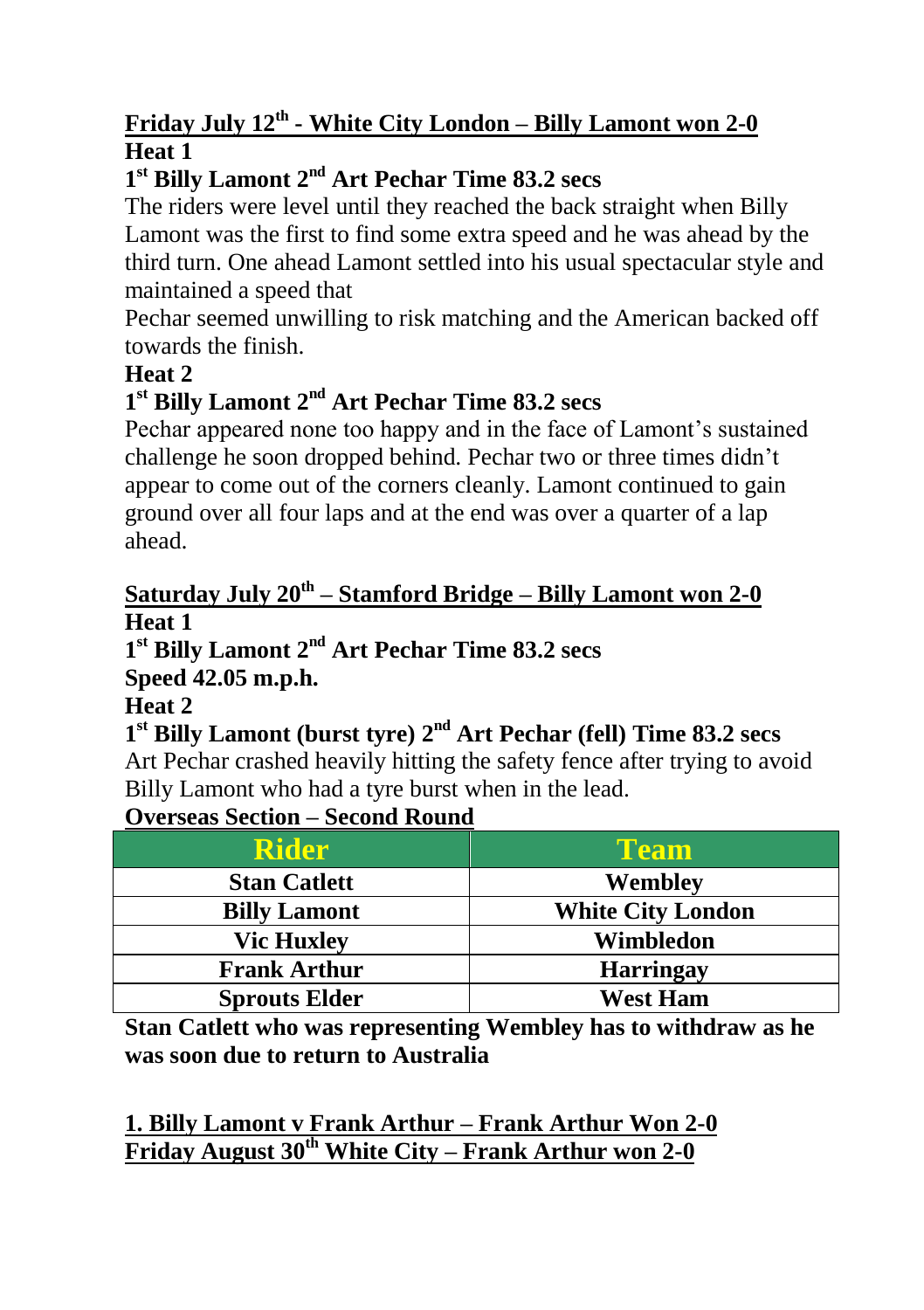Many assumed that this tie would be a mere walkover for Frank Arthur. It was freely said that Billy Lamont would fall off at an early stage based on the "Cyclones" recent non success. However the event bought out the best riding in both competitors and it was a shame that one had to lose.

## **Heat 1**

## **1 st Frank Arthur 2 ndBilly Lamont (chain) Time 82.0 secs**

Billy Lamont drew the inside gate but he ended up delaying the start due to mechanical problems. When at last they got underway Lamont held the inside position right around the first corner and Frank Arthur found it impossible to pass him down the back straight. Arthur decided to drop back a little and took the inside himself going into turn three although he still wasn't able to gain the lead. As the race progressed Lamont began to wander wider and wider out on the turns and on the first turn of the third lap Arthur pushed his machine through to the front. Lamont continued to ride flat out and on the last bend was almost level when his chain broke and he was only able to drift over the finish line.

#### **Heat 2**

## **1 st Frank Arthur 2 ndBilly Lamont Time 81.6 secs**

This time Frank Arthur had the inside start position and was in front at the flag for what looked like it would be called back for a false start and the red stop lights came on immediately.

The re-start went without any more hitches and Frank Arthur once again reached the first turn in the lead and as the race progressed he never looked like losing it. Arthur rode a perfectly smooth race and was within a second of the White City track record.

Billy Lamont never looked as fast as his opponent and despite superlative cornering through which he generally gained a few yards he proceeded to lose heavily on the straights and ended up well beaten. On the third and fourth laps pits turn Lamont struck a bump which threw him clean into the air but on each occasion he was able to retain control and continue racing.

## **Saturday August 31st Harringay – Frank Arthur won 2-1**

The Star Championship second leg saw a large increase in the Harringay attendance figures such was the level of interest. The opinion of the Speedway News at the time was that a majority of the crown were hoping to see a Billy Lamont win. Many thought Lamnont's defeat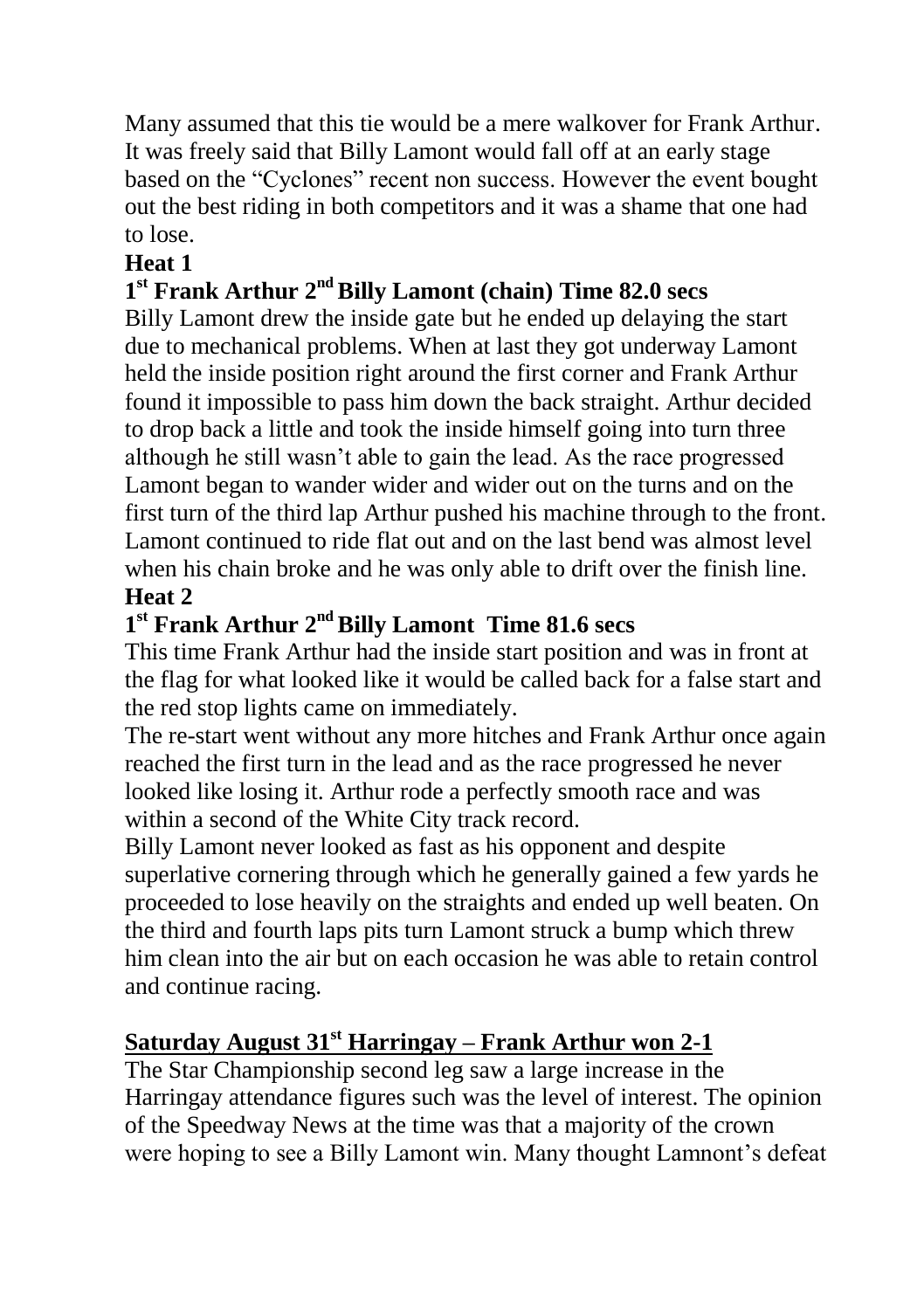lied in the fact that he drew the outside gate position for the third and deciding heat whereas each win came from the inside start position.

## **Heat 1**

## 1<sup>st</sup> Frank Arthur 2<sup>nd</sup> Billy Lamont Time 78.8 secs

Frank Arthur won the first and third heats from the inside but at no time in the two races was Billy Lamont far behind him and ended up beaten only by very small margins.

## **Heat 2**

## 1<sup>st</sup> Billy Lamont 2<sup>nd</sup> Frank Arthur (fell) Time 84.8 secs

In the second heat Lamont from the inside set such a fast pace that Arthur in trying to pass his opponent fell on two separate occasions.

## **Heat 3**

## 1<sup>st</sup> Frank Arthur 2<sup>nd</sup> Billy Lamont Time 80.4 secs

Lamont also made the mistake of not following Frank Arthur's lead in withdrawing from the Scratch Race events. Frank by being allowed to withdraw managed to save his energy for the Star championship race whereas Billy had to ride in his heat, semi final and final of the Silver Sash. The last two events were also immediately prior to the third Star championship race. As well as taking a lot out of himself Lamont's machine had also begun to slow up before the deciding Star championship heat and whereas he was on the pace with Arthur in the first two races his opponent was far faster in the deciding race..

#### **2. Vic Huxley v Sprouts Elder – Vic Huxley Won 2-1 Tuesday August 20th West Ham – Vic Huxley won 2-0**

## **Heat 1**

**1 st Vic Huxley 2 nd Sprouts Elder Time 89.4 secs Speed 40.27 m.p.h. Heat 2**

**1 st Vic Huxley 2 nd Sprouts Elder Time 89.2 secs Speed 40.36 m.p.h.**

#### **Monday August 26th Wimbledon – Sprouts Elder won 2-0 Heat 1 1 st Sprouts Elder 2 nd Vic Huxley Time 77.2 secs Heat 2**

**1 st Sprouts Elder 2 nd Vic Huxley Time 77.8 secs**

## **Monday September 9th Wimbledon Third Leg Decider – Vic Huxley won 2-0**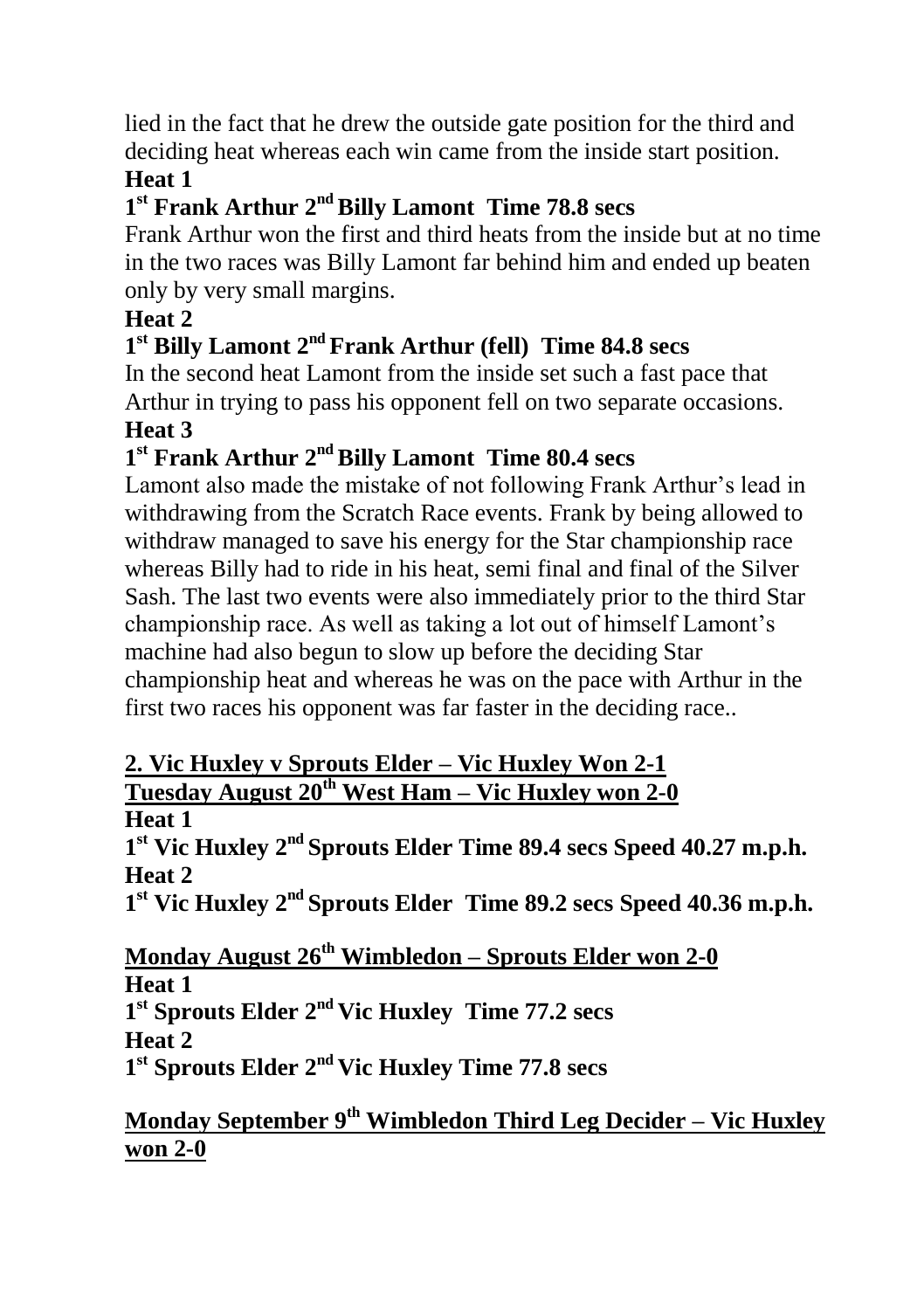Sprouts Elder was unwell when he attended this meeting in front of the biggest Wimbledon crowd of the year for the Star final qualifier. Despite not being fully fit Sprouts made the effort to appear and still put up a good show

## **Heat 1**

## **1 st Vic Huxley 2 nd Sprouts Elder (mt) Time 79.0 secs**

Sprouts Elder started from the inside and he took the lead into the first turn and held his line on a bend that both riders took in a terrific broadside. Elder over the first lap pulled out a lead of four lengths. However by the second lap Vic Huxley still on the outside and on the faster machine had caught and passed the American to lead by half a wheel and then he was the clear leader as the riders completed lap three. On the last lap Elder suffered a machine failure.

#### **Heat 2**

#### **1 st Vic Huxley 2 nd Sprouts Elder (mt) Time 77.2 secs**

Heat two was a close fought contest and although Huxley from the inside start gained the lead on the first lap there was no gap between the riders. On the third turn of the first lap Huxley went wide enough to allow Elder to get through up the inside. On the next three corners Elder gained several yards on the bends but lost his lead on the straights. Vic Huxley persevered with an outside line after realising he had the faster machine and managed to stay in front over the last two laps even on the bends and got the decision by a length in the last 15 yards in what was the fastest time of the meeting.

| <b>Rider</b>        | Team             |
|---------------------|------------------|
| <b>Vic Huxley</b>   | Wimbledon        |
| <b>Frank Arthur</b> | <b>Harringay</b> |

#### **Overseas Section – Final**

#### **Frank Arthur v Vic Huxley – Frank Arthur Won 2-0 Monday 16th September Wimbledon**

Frank Arthur's wizardry upset Vic Huxley in the first leg of the Overseas final as he went on to win the first two heats

## **Heat 1 1 st Frank Arthur 2nd Vic HuxleyTime 75.8 secs (Track Record)**

Frank Arthur won this race by about 6 lengths. By the end of the first lap Vic Huxley was already 4 lengths behind but he managed to draw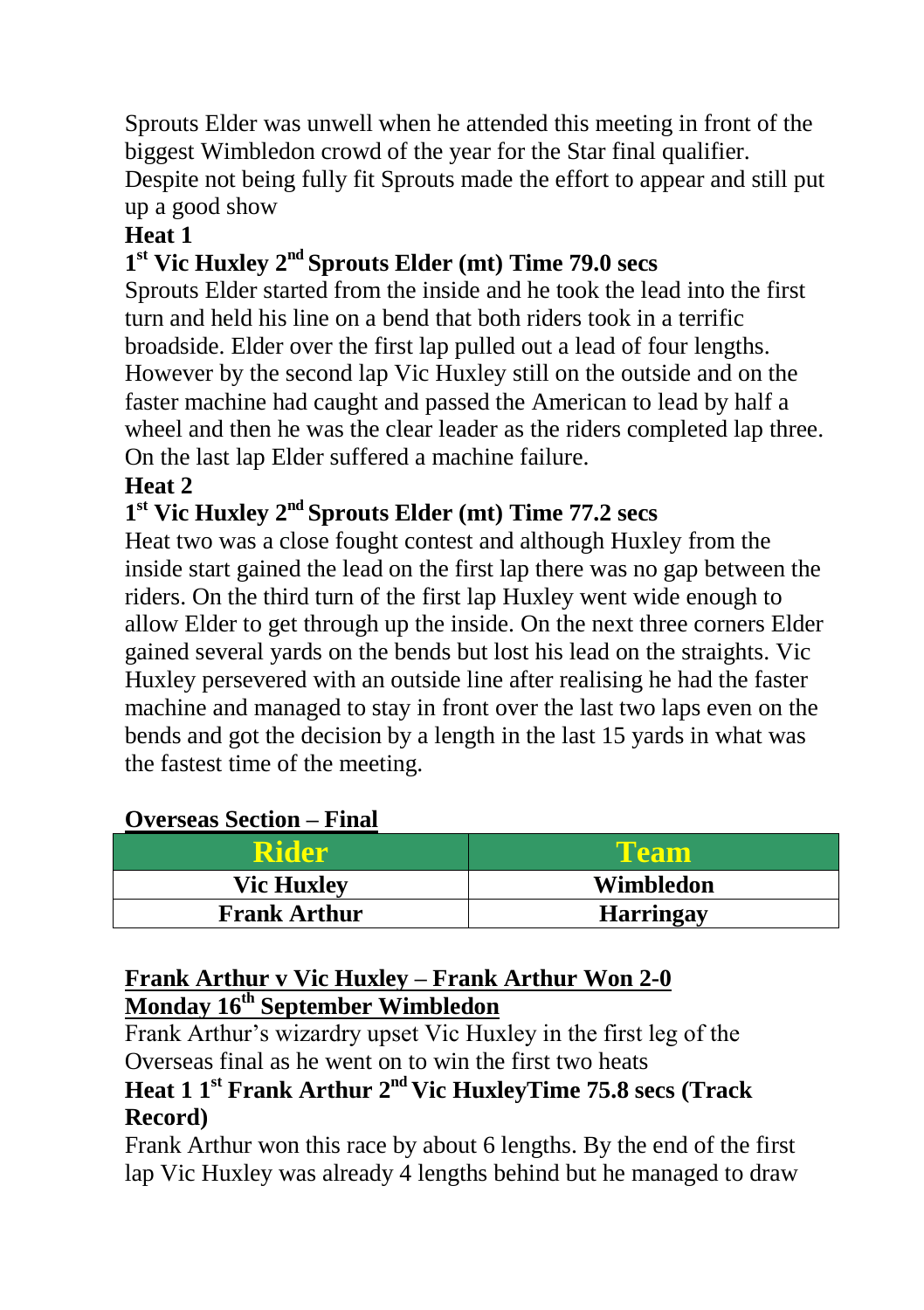level on the second lap. The two riders continued practically level on the third lap until they got to the third and fourth turns where Arthur gained the advantage. Arthur retained the upper hand and went on to equal Jack Parkers track record.

## **Heat 2 1 st Frank Arthur 2nd Vic HuxleyTime 75.0 secs (Track record)**

Frank Arthur found the only bump there was on the track and took a fall so under the rules a re-run was ordered. Vic Huxley from the inside was soon in the lead with Frank Arthur giving chase. Arthur's efforts were rewarded on the last lap when Huxley left a gap of a few inches between himself and the white line and Arthur didn't need a second chance as he turned everything on and went on to win by three lengths **Saturday 21st September Harringay**

The final of the Star Trophy Overseas section pulled in a crowd of over 20,000 spectators at Harringay the biggest Harringay crowd so far. In each race Vic Huxley was to secure the early lead but did not use of a machine that was faster than Frank Arthur's he preferred to deliberately slow down on the corners to keep Frank Arthur on the outside line.

## **Heat 1 1 st Frank Arthur 2nd Vic Huxley Time 78.6 secs**

A hush of expectance fell over the crowd as the two Australian stars lines up for the first race. Frank Arthur had the inside gate but Vic Huxley gained the early lead around the outside and had a slight lead up the back straight and from there on a ding done battle ensued. Huxley held the lead for the best part of two laps but went out wide entering the straight for the third lap which allowed Arthur through on the inside. Having taken the lead Arthur had no problems retaining it until the last turn on the final lap. At this stage they were still neck and neck until Frank Arthur gained the slight advantage to take the win.

## **Heat 2 1 st Frank Arthur 2nd Vic Huxley Time 79.6 secs**

The second race was just as exciting and in the first attempt Frank Arthur fell heavily in trying to race Huxley around the first corner forcing a re run allowed under A.C.U. rules. In the re run Vic Huxley from the inside gate held a slight lead which he eventually extended to several lengths. Huxley actually rode at top speed for the first two laps and increased his lead before deciding to slow down and play for safety. Huxley virtually coasted around the first corner on the third lap and ended up drifting wide enough for Frank Arthur to come past him. **Arthur went on to win with Huxley right on his tail. Overseas Star Trophy Presentation**